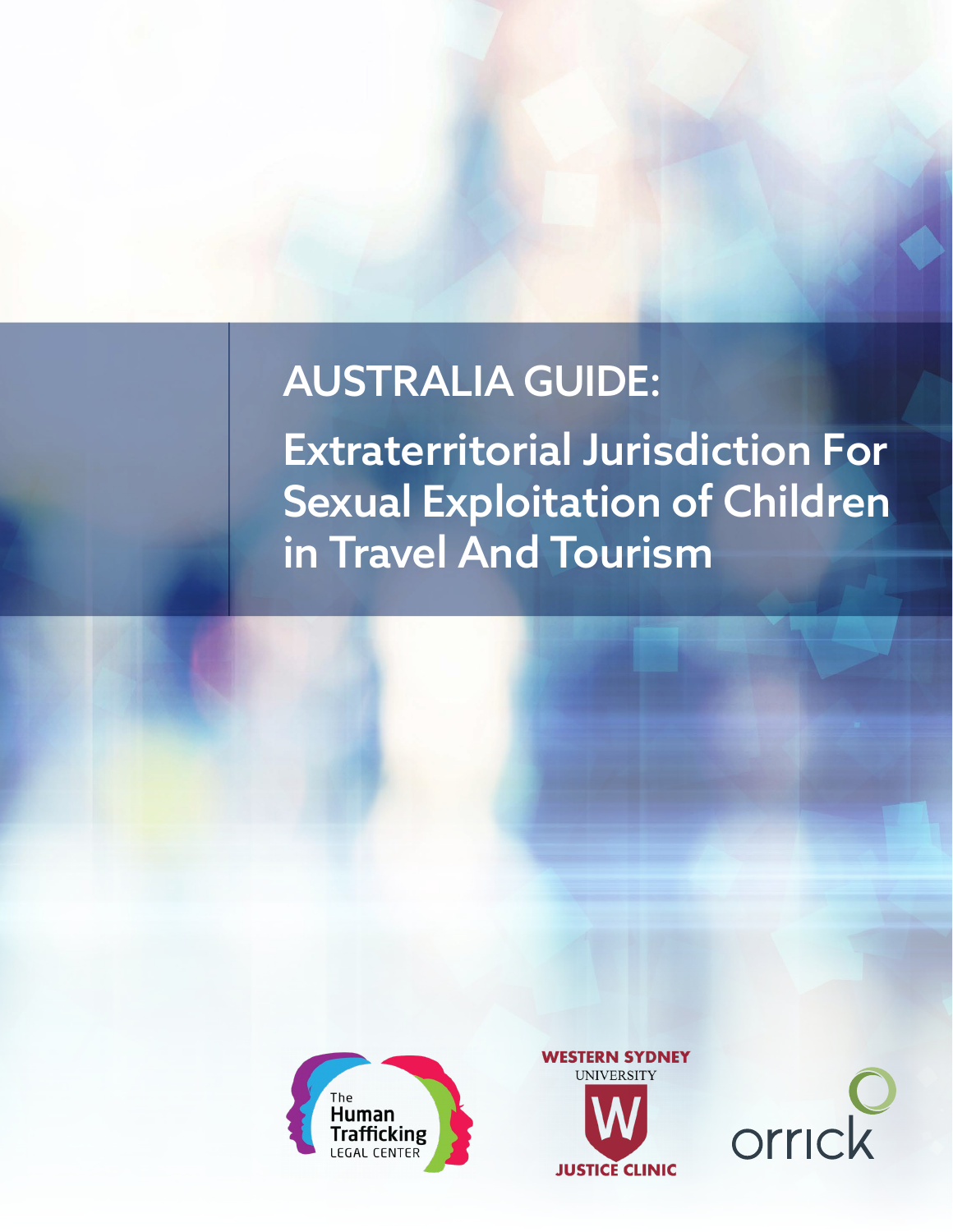## **Table of Contents**

| Can A Perpetrator Who Has Been Prosecuted Abroad Still Be Prosecuted In Australia? 6            |
|-------------------------------------------------------------------------------------------------|
| Australia's Extraterritorial Application Of Sexual Exploitation Of Children In Travel           |
| Can Operators of Child Sexual Exploitation Tours Be Prosecuted Under The Law?  9                |
|                                                                                                 |
| Have Children Testified In Criminal Cases In Australian Courts In the Past?  10                 |
|                                                                                                 |
|                                                                                                 |
| Are There Other Forms Of Compensation For Children Victimized By                                |
|                                                                                                 |
|                                                                                                 |
|                                                                                                 |
| Appendix A: Australia - Criminal Sexual Exploitation of Children in Travel or Tourism Cases  15 |
| Appendix B: Sample of Criminal Arrests or Cases of Australian Citizens Being Prosecuted         |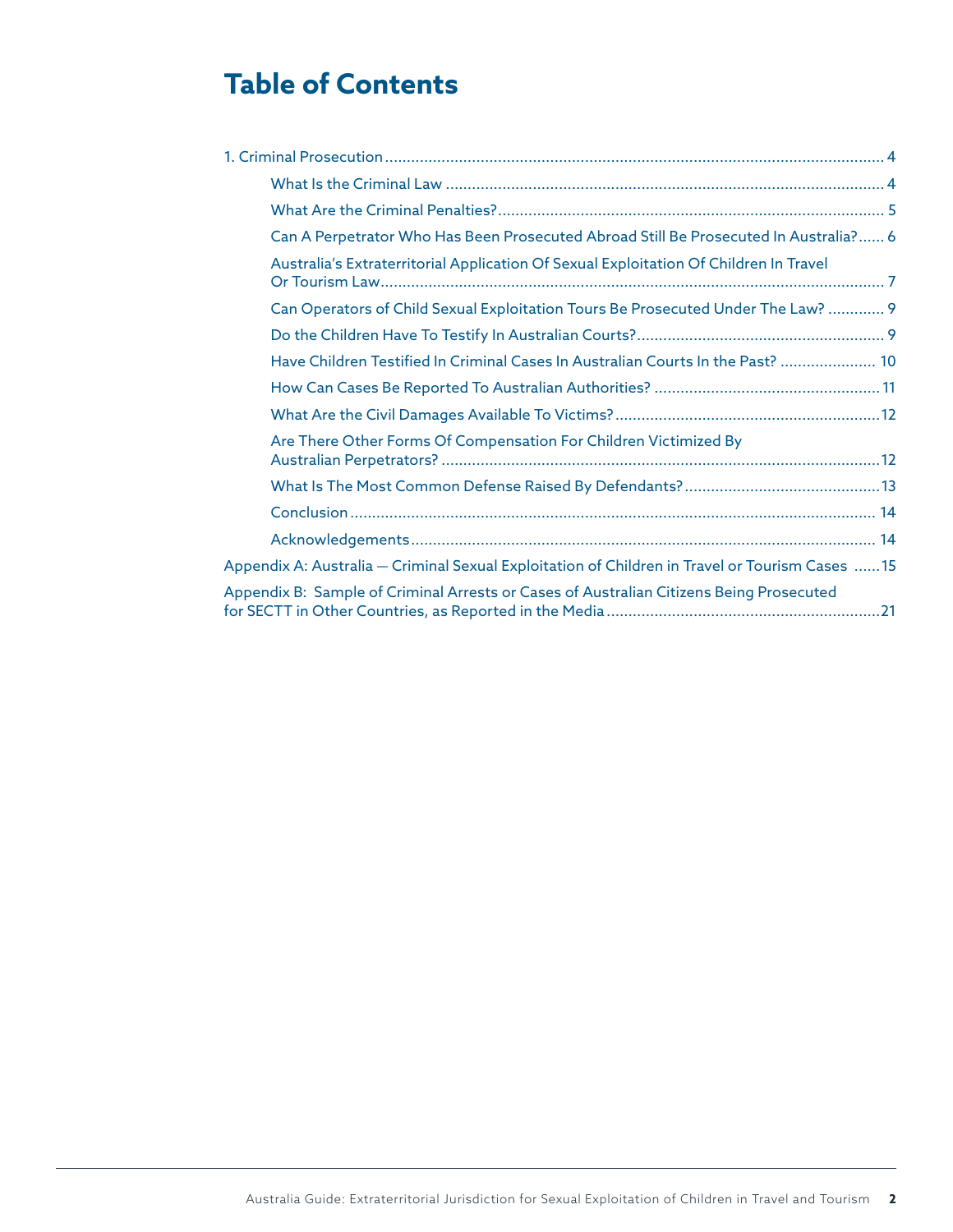## **Australian Legal Remedies for Victims of Sexual Exploitation of Children in Travel or Tourism and Sex Trafficking**

Australia is taking action to hold perpetrators accountable. Australian law recognizes that human trafficking and sexual exploitation of children in travel or tourism (SECTT) are particularly

referrals and prosecutions for these offenses are increasing.<sup>5</sup> The Australian Federal Police (AFP) reported an 80% increase in the number of child exploitation charges and individuals

heinous violations of children's human rights.1 Australia's SECTT and human trafficking statutes have the potential to hold perpetrators accountable by asserting extraterritorial jurisdiction over Australian citizens and residents.2 Australia's *Criminal Code Act 1995* (Cth) criminalizes child sex offenses outside Australia where the offender is an Australian citizen or resident and the offending takes place overseas.

Australian offenders primarily abuse child victims in Southeast Asia and

the Pacific Islands. Cases have arisen in Thailand, Malaysia, Indonesia, and the Philippines.3 However, cases may go unreported and unprosecuted because of challenges, including the increased sophistication of online offenses, the vulnerability of child witnesses and their families, and the difficulty in investigating and collecting evidence in overseas jurisdictions.4 In Australia, the agencies involved in investigating, arresting and prosecuting perpetrators of SECTT offenses report that

Australia's SECTT and human trafficking statutes have the potential to hold perpetrators accountable by asserting extraterritorial jurisdiction over Australian citizens and residents. Australia's *Criminal Code Act 1995* (Cth) criminalizes child sex offenses outside Australia where the offender is an Australian citizen or resident and the offending takes place overseas.

pursued by the AFP in 2019-2020,<sup>6</sup> and in the same period the Commonwealth Director of Public Prosecutions (CDPP) reported an increase in referrals to them for prosecution, in addition to a greater complexity of cases and increased offending online.7 The most recent available statistics show that there were at least 20 successful prosecutions for child sex offenses outside Australia from 2017 to 2018, $8$  and that the AFP charged 191 people with 1,847 alleged child abuse-related offenses in 2020.9

Despite the low number of prosecutions to date, Australia has taken significant strides to provide legal remedies for victims of child sexual exploitation in travel or tourism. That said, these remedies lie primarily in the criminal conviction of the perpetrator rather than compensation or damages to the victim(s). Australia's first National Strategy to Prevent Child Sexual Abuse, which will include strategies relating to SECTT, is due to be released in late 2021.<sup>10</sup>

- <sup>1</sup> *See further* Brungs, Marianna, *Abolishing Child Sex Tourism: Australia's Contribution*, [2002] AUJ HR Rights 17; (2002) 8(2) Australian Journal of Human Rights 101, http:// classic.austlii.edu.au/au/journals/AUJlHRights/2002/17.html.
- <sup>2</sup> *See further* Danielle Ireland-Piper, "Extraterritoriality and the Sexual Conduct of Australians Overseas" (2010) *Bond Law Review* Vol 22 Iss 2 Art 2, http://www.austlii.edu. au/au/journals/BondLRev/2010/7.pdf; Danielle Ire land Piper, *Extraterritorial Criminal Jurisdiction: Does the Long Arm of the Law Undermine the Rule of Law?*, Extraterritorial Criminal Jurisdiction & the Rule of Law (2012) 13(1) Melbourne Journal of International Law, https://law.unimelb.edu.au/\_data/assets/pdf\_file/0007/1687246/Ireland-Piper.pdf.
- <sup>3</sup> Analysis provided by the Australian Federal Police and cited in ECPAT, *Global Study on Sexual Exploitation of Children in Travel and Tourism Regional Report: Pacific (2016),* p 9, available https://www.ecpat.org/wp-content/uploads/2016/10/SECTT\_Region-PACIFIC.pdf. This analysis of destination countries is supported by case law listed in Appendix A. The United Nations Office on Drugs and Crime (UNODC) lists Australia as part of the East Asia and Pacific region which is characterized by significant levels of both domestic and intraregional trafficking, UNODC *Global Report on Trafficking in Persons* (2020) p 151, https://www.unodc.org/documents/data-and-analysis/tip/2021/ GLOTiP\_2020\_Chapter6.pdf.
- <sup>4</sup> Australia's Commonwealth Director of Public Prosecutions (CDPP), 'Child Exploitation', *Crimes We Prosecute*, https://www.cdpp.gov.au/crimes-we-prosecute/childexploitation; Melissa Curley and Elizabeth Stanley, "Extraterritorial Jurisdiction, Criminal Law and Transnational Crime: Insights from the Application of Australia's Child Sex Tourism Offenses" (2016) *Bond Law Review* Vol 28 Iss 2 Art 4, http://classic.austlii.edu.au/au/journals/BondLawRw/2016/8.pdf.
- <sup>5</sup> This is perhaps in contrast to earlier figures which found that between 1994 and 2011, more than 30 people were charged with child sex tourism offenses in Australia, with a 70% success rate. These figures were considered to be "relatively high in international comparison," *See* James McNicol and Andreas Schloenhardt, "Australia's Child Sex Tourism Offenses," *Current Issues in Criminal Justice* (March 2012) 23(3) 369, available http://www.austlii.edu.au/au/journals/CICrimJust/2012/5.pdf.
- <sup>6</sup> Australian Federal Police (AFP), *AFP Annual Report 2019-20* (16 September 2020), p 2, available https://www.afp.gov.au/sites/default/files/PDF/Reports/02112020-afp-annualreport-2019-20.pdf. The AFP Annual Report also includes figures such as the AFP's partnership with the Philippine Internet Crimes Against Children Center, which arrested 53 suspects and rescued 194 child victims from February 2019 to July 2020, p 3. The AFP also partners with agencies such as the Australian Transaction Reports and Analysis Centre (AUSTRAC) and the Australian Criminal Intelligence Commission (ACIC) to identify and then arrest individuals for child sexual offenses overseas, see Cubitt T, Napier S & Brown R (2021), "Predicting prolific live streaming of sexual abuse," *Trends and issues in crime and criminal justice* No. 634 (Canberra: Australian Institute of Criminology), p 3, available https://www.aic.gov.au/publications/tandi/tandi634.
- <sup>7</sup> Commonwealth Director of Public Prosecutions (CDPP), *CDPP Annual Report 2019-20* (25 September 2020), p 31, available https://www.cdpp.gov.au/sites/default/files/ Annual%20Report%202019-20.pdf.
- <sup>8</sup> Commonwealth Director of Public Prosecutions (CDPP), "Statistics by Crimes Act / Criminal Code" 1 July 2018 to 30 June 2018, available https://www.cdpp.gov.au/statistics/ additional-tables. There were also 521 offenses relating to the use of carriage services (internet provider) for child abuse material, although it is unclear how many related to overseas offenses.
- 9 Australian Centre to Counter Child Exploitation, "ACCCE Statistics 2020", available https://www.accce.gov.au/resources/research-and-statistics/2020statistics. Again, it is unclear how many of these offenses relate to overseas child victims.
- <sup>10</sup> See further Australian Government, National Office for Child Safety, *National Strategy to Prevent Child Sexual Abuse*, available https://childsafety.pmc.gov.au/what-we-do/ national-strategy-prevent-child-sexual-abuse.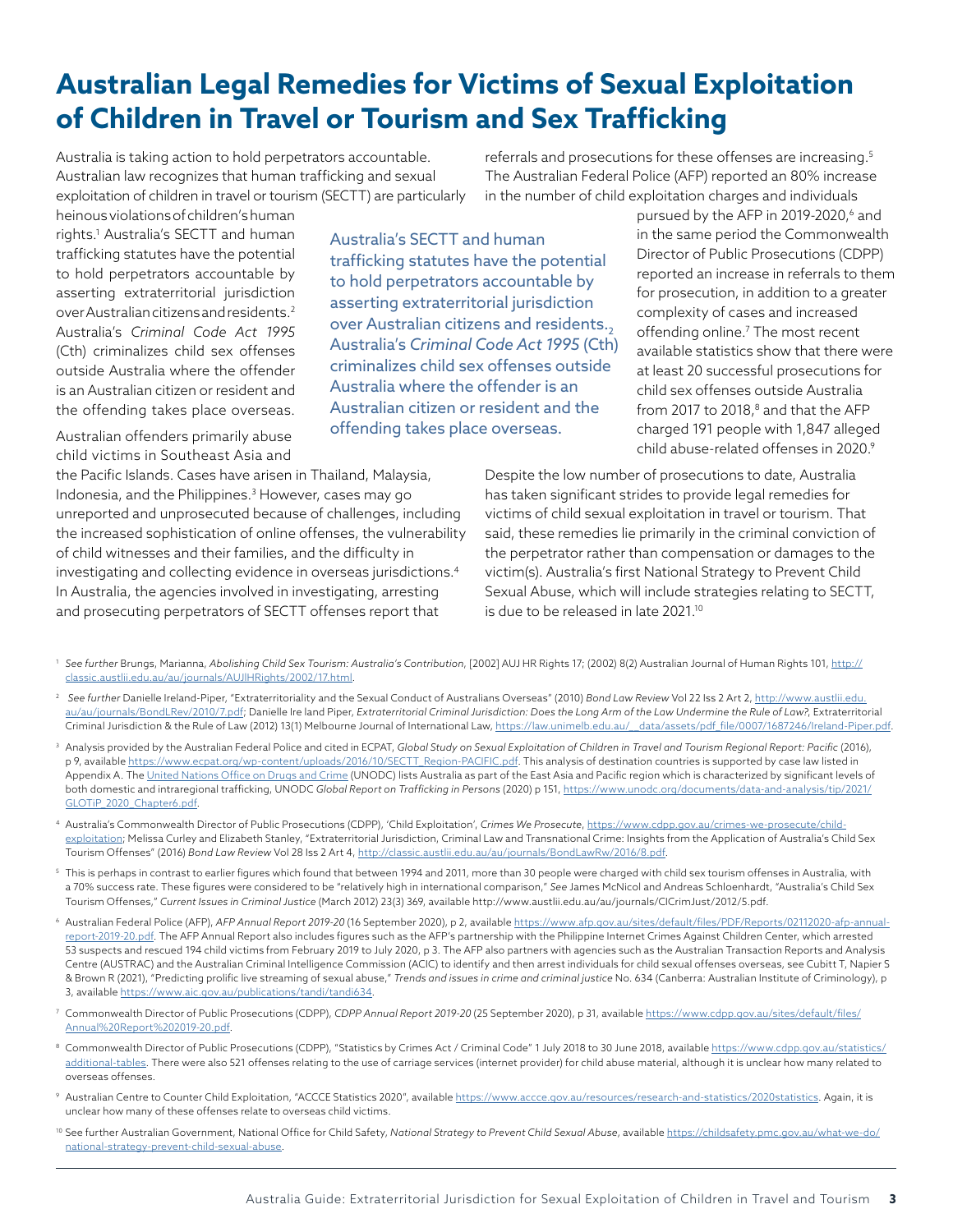## **1. Criminal Prosecution**

### **WHAT IS THE CRIMINAL LAW?**

Australian law provides for criminal prosecution of Australian citizens and residents for sexually abusing and exploiting children, where the abuse occurs outside of Australia. In 2010, the Australian Parliament amended the *Crimes Act 1914* (Cth)11 to add Division 272 to the *Criminal Code Act 1995* (Cth).12 Entitled "Child sex offenses outside Australia," this amendment expanded governmental authority to prosecute offenses committed outside Australia's borders, including where the offense was not a crime in the overseas location where it was committed. An offender need not try to re-enter Australia to be found quilty<sup>13</sup> and there is no requirement for trafficking or tourism to be elements of the offense.

One of the reasons that the government introduced specific laws punishing these crimes was to deter perpetrators. In the case of *R. v. Lee*, [2000] WASCA 73; 112 A Crim R 168, for example, the court stressed that "the purpose of the provisions of the Commonwealth legislation under which the applicant was charged … was to provide a real and enforceable deterrent to the sexual abuse of children outside Australia by Australian citizens and residents."14 The offender in *R. v. Lee* was found to have systematically abused at least 14 young girls between the ages of 11 to 15 years during a two-month stay in Cambodia, while on probation in relation to threats to kill his wife. The offenses included sexual intercourse, acts of indecency, and

possessing and displaying child pornography. The court found that Lee demonstrated no contrition and sentenced him to imprisonment for 11 years.

Similarly, the court in *Kaye v. R.*, [2004] WASCA 227, and Australian courts since have agreed that "the penalty should reflect the need for general deterrence, reinforced by the practical difficulties of detection because the acts of child molestation occur overseas."15 In *Kaye v. R.*, the offender was based in Perth, Western Australia, and operated a travel service to Thailand where he arranged for young boys to provide sexual services to visitors to an apartment complex in Pataya, Thailand. This was revealed when a third party responded to a Perth newspaper advertisement listing the offender as a contact, and the offender arranged for the third party's travel until police intervened. The offender was convicted of offering to assist a person to engage in committing an act of indecency on a person under the age of 16 years outside Australia contrary to child sex tourism provisions, and sentenced to six years imprisonment.

Relevant child sex offenses in the Criminal Code Act 1995 (Cth) include sexual activities with children overseas (including their preparation or planning), the possession of child pornography and child abuse material and the use of technology to enable offenses, further outlined below.

<sup>11</sup> *Crimes Act 1914* (Cth), available https://www.legislation.gov.au/Details/C2021C00127

<sup>12</sup> Criminal Code Act 1995 (Cth), available https://www.legislation.gov.au/Details/C2021C00183.

- <sup>13</sup> See further Danielle Ireland-Piper, "Extraterritoriality and the Sexual Conduct of Australians Overseas" (2010) *Bond Law Review* Vol 22 Iss 2 Art 2, http://www.austlii.edu.au/ au/journals/BondLRev/2010/7.pdf; *see also Director of Public Prosecutions v. Pendleton* (2012) WASC 22. For further details and analysis of this topic for the 2003–2013 period, *see* Andreas Schloenhardt & Jarrod M Jolly, *Trafficking in Persons in Australia: Myths and Realities* (LexisNexis, 2013) Chapter 4 https://law.uq.edu.au/research/our-research/ human-trafficking-working-group/human-trafficking-resources/australian-policies.
- <sup>14</sup> *R. v. Lee* [2000] WASCA 73; 112 A Crim R 168, [2] per Kennedy J, https://jade.io/article/141578.
- <sup>15</sup> *Kaye v. R*. [2004] WASCA 227, [66] per McLure J, https://jade.io/article/143433.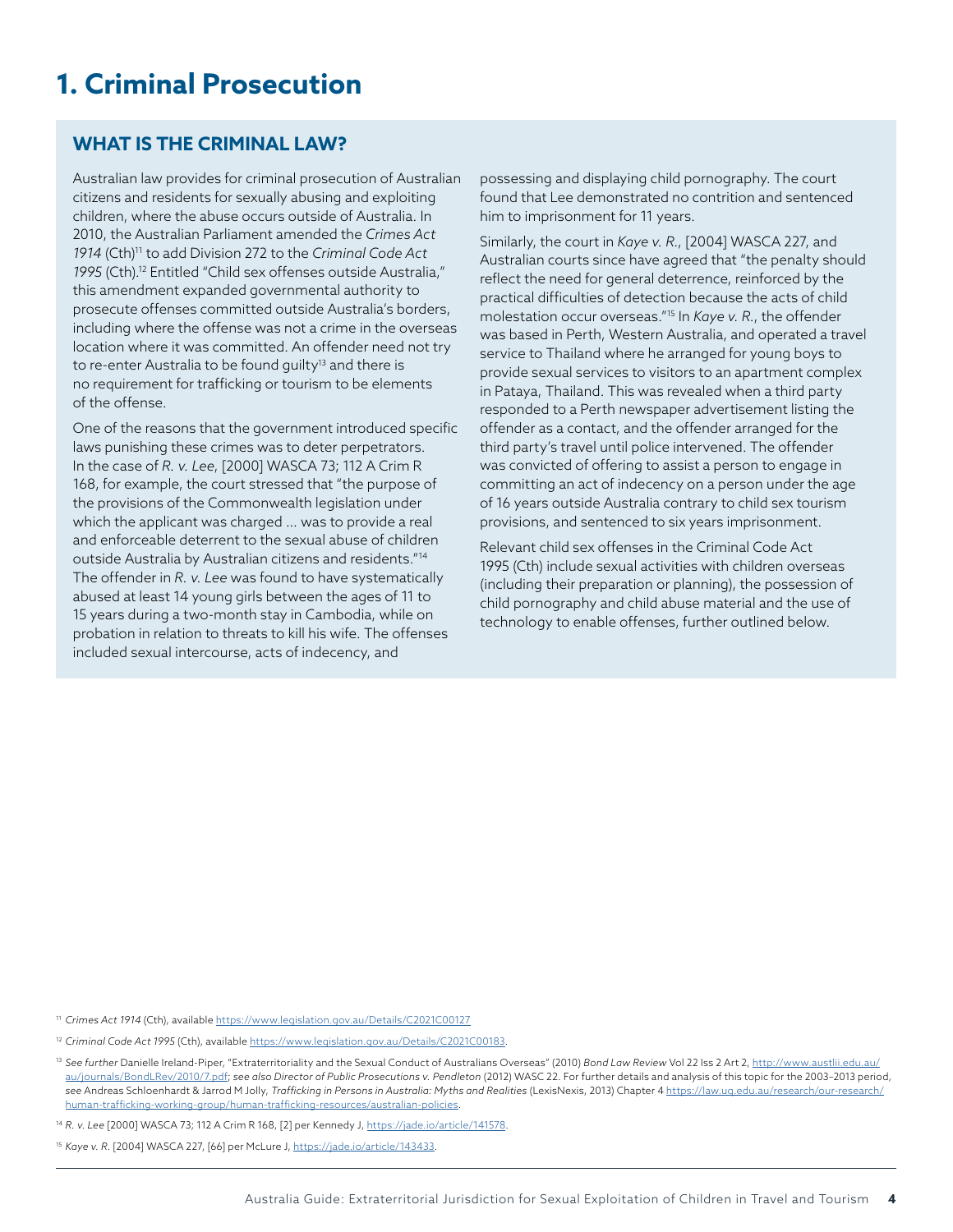### **WHAT ARE THE CRIMINAL PENALTIES?**

- a. Division 272.8 makes it an offense to engage in sexual intercourse with a child under the age of 16 years outside Australia (or to cause the child to engage in the sexual intercourse in the presence of the defendant), with a maximum penalty of 25 years of imprisonment.
- b. Division 272.9 makes it an offense to engage in sexual activity, other than sexual intercourse, with a child under the age of 16 years outside Australia, (or to cause the child to engage in the sexual activity in the presence of the defendant) with a maximum penalty of 20 years imprisonment.
- c. Division 272.10 makes it an *aggravated offense* to commit any of the above offenses where the child victim:
	- i. has a mental impairment at the time of the offense, or
	- ii. is under the care, supervision, or authority of the defendant, or the defendant is in a position of trust or authority over the child, or
	- iii. is subjected to cruel, inhuman or degrading treatment in connection with the sexual activity, or
	- iv. the child dies as a result of physical harm suffered in connection with the sexual activity.

The penalty for an aggravated offense is **imprisonment for life**.

- d. Division 272.11 is the offense of persistent sexual abuse on two or more separate occasions during any period, carrying a maximum penalty of 30 years of imprisonment.
- e. Division 272.12 makes it an offense to engage in sexual intercourse with a young person aged 16 or 17 years outside Australia where the defendant is in a position of trust or authority over the young person (or to cause the young person to engage in the sexual intercourse in the presence of the defendant), carrying a penalty of 10 years of imprisonment.
- f. Division 272.13 is the offense of engaging in sexual activity, other than sexual intercourse, with a young

The above provisions are supplemented by offenses in Division 474 of the *Criminal Code Act 1995* (Cth), which prohibit using a carriage service (internet provider) to procure children, transmit indecent communication or for child pornography material, carrying maximum penalties of between 15 to 30 years of imprisonment.

person aged 16 or 17 years, outside Australia where the defendant is in a position of trust or authority over the young person (or to cause the young person to engage in the sexual activity in the presence of the defendant), carrying a maximum penalty of **seven years** of imprisonment.

- g. Division 272.14 makes it an offense to procure a child under 16 (or who the defendant believes to be under 16) to engage in sexual activity outside Australia. The section does not require the sexual activity actually to take place or the child to be a real person; the person need only have the intention of procuring the child for that purpose. The maximum penalty for an offense against this section is 15 years of imprisonment.
- h. Division 272.15 makes it an offense to groom a child under the age of 16 (or who the defendant believes to be under 16) to engage in sexual activity outside Australia, carrying a maximum penalty of 15 years of imprisonment. Again, the offense does not require the sexual activity to be possible or the child to be real. The term "grooming" generally refers to behavior aimed at making it easier for an offender to procure a child for sexual purposes.
- i. Divisions 272.18 and 272.19 are the offenses of benefiting from or encouraging sexual offenses against children outside Australia, and apply whether or not the offense was committed, carrying a maximum penalty of 25 years imprisonment.
- j. Division 272.20 prohibits preparation or planning of an offense relating to sexual intercourse or other sexual activity with a child, carrying a maximum penalty of between 5 to 10 years of imprisonment.
- k. Division 273 contains offenses involving child abuse material outside Australia, including possessing, controlling, producing, distributing or obtaining that material, with maximum penalties ranging between 15 to 30 years of imprisonment.

Section 233BAB of the *Customs Act 1901* (Cth) also prohibits the unlawful importation and exportation of child pornography or child abuse material, which carries a maximum penalty of imprisonment for 10 years or 2,500 penalty units (currently \$AUS275,000) or both. 16

<sup>16</sup> *Customs Act 1901* (Cth), available https://www.legislation.gov.au/Details/C2021C00307; and *Foreign Passports (Law Enforcement and Security) Act 2005* (Cth), available https://www.legislation.gov.au/Details/C2017C00405.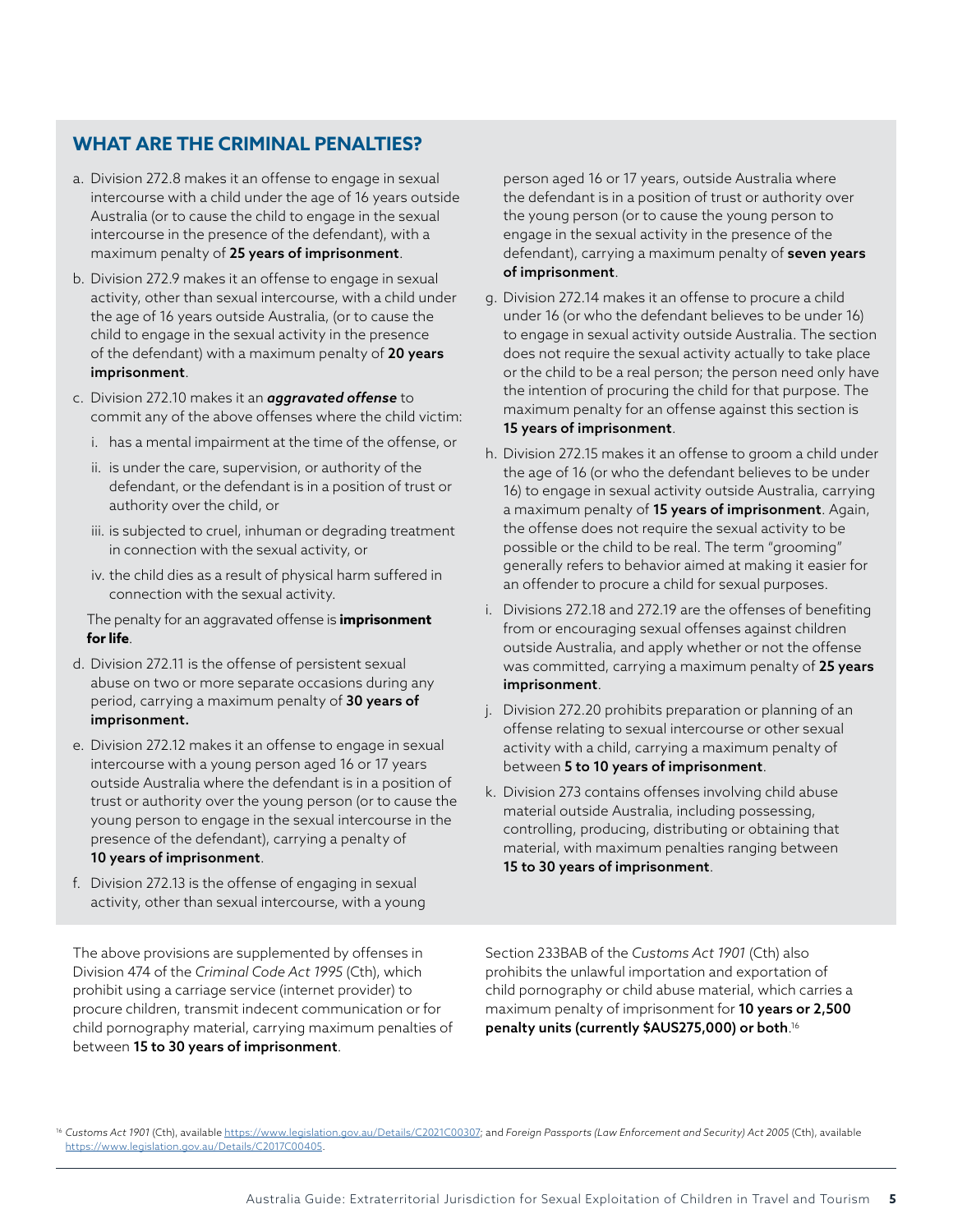Australian laws in relation to passports and foreign travel documents also allow the government to bar registered sex offenders from international travel without permission.17 Travel violations are a federal offense punishable with five years of imprisonment. 18

If a person is convicted of a federal offense, in addition to any penalty imposed on the offender, the court may order that the offender make reparation to any person in respect of any loss suffered as a direct result of the offense.<sup>19</sup> The order for reparation (restitution or compensation) is treated as a civil debt and is enforceable as a final judgment of the court. In Australia, reparation can encompass both restitution (the return of the exact property taken by an offender) and compensation (the provision of monetary or other recompense by the offender for any loss, damage or injury

suffered as a result of the crime).<sup>20</sup> The sorts of loss and expense a reparation order can cover may include medical and counseling expenses, loss of income and property.<sup>21</sup>

To date, there have been no court-ordered reparation orders made in SECTT cases (although one out-of-court confidential reparation agreement was reached between the parties in June 2021 in the as-yet unsentenced and unreported case of Geoffrey William Moyle,<sup>22</sup> discussed further below). Reparation has been made for lost wages in human trafficking prosecutions, such as the June 2021 case of a Sydney couple found guilty by the NSW District Court of forced labor and harboring an unlawful non-citizen. The defendants were sentenced to between two to three years imprisonment and ordered to pay \$70,000 to the victim.<sup>23</sup>

## **CAN A PERPETRATOR WHO HAS BEEN PROSECUTED ABROAD STILL BE PROSECUTED IN AUSTRALIA?**

*The Criminal Code Act 1995* (Cth) bars Australia from convicting a defendant already convicted or acquitted in a country other than Australia for the same act.<sup>24</sup> Thus, if an Australian citizen has been prosecuted overseas, the

defendant cannot stand trial for the same crime in Australia. However, an Australian citizen can be convicted in Australia for an act committed overseas, even if the overseas jurisdiction does not recognize the act to be criminal.<sup>25</sup>

<sup>17</sup> *Australian Passports Act 2005* (Cth), available https://www.legislation.gov.au/Details/C2017C00404.

- <sup>18</sup> Under Division 271A.1 of the *Criminal Code Act 1995* (Cth), available https://www.legislation.gov.au/Details/C2021C00183.
- <sup>19</sup> Section 21B of the *Crimes Act 1914* (Cth), available https://www.legislation.gov.au/Details/C2021C00127.
- <sup>20</sup> *See* National Judicial College of Australia, "Reparation Orders", *Commonwealth Sentencing Database* (2021), available https://csd.njca.com.au/principles-practice/7-ancillaryorder/reparation/.
- 21 Commonwealth Director of Public Prosecutions (CDPP), "Reparation Orders and Victims of Crime" (2021), available https://victimsandwitnesses.cdpp.gov.au/sites/default/ files/2019-02/Reparation%20orders.pdf.
- <sup>22</sup> Natarsha Kallios, "Adelaide paedophile agrees to send Cambodian child victim 'significant amount' of cash in Australian first", ABC News (28 June 2021), available https:// www.abc.net.au/news/2021-06-28/adelaide-paedophile-compensates-cambodian-child-victim/100248944; Meagan Dillon, "Cambodian children abused by paedophile Geoffrey Moyle could receive compensation", *ABC News* (27 January 2021), available https://www.abc.net.au/news/2021-01-27/victims-of-paedophile-geoffrey-moyle-couldbe-compensated/13094642; Helen Sullivan, "Cambodian child sexual abuse victim seeks compensation in Australian legal first", *The Guardian* (23 February 2021), available https://www.theguardian.com/law/2021/feb/23/cambodian-child-sexual-abuse-victim-seeks-compensation-in-australian-courts.
- <sup>23</sup> The judgment in this case remains unavailable but was widely reported by Australian media including L Chung, "Sydney couple who kept woman like 'slave' will repay \$70,000 and face jail time", *Sydney Morning Herald* (27 June 2021), available https://www.smh.com.au/national/nsw/sydney-couple-who-kept-woman-like-slave-will-repay-70-000 and-face-jail-time-20210625-p5846q.html; and, E Magtibay, "Sentencing for Sydney couple who admitted to slavery-like offenses", *SBS News* (28 June 2021), available https:// www.sbs.com.au/language/english/audio/sentencing-for-sydney-couple-who-admitted-to-slavery-like-offenses\_2.

<sup>24</sup> Divisions 272.29 and 273.3 of the *Criminal Code Act 1995* (Cth) prevent this double jeopardy.

<sup>25</sup> Such is the extraterritorial reach of the *Criminal Code Act 1995* (Cth). For commentary, see further Melissa Curley and Elizabeth Stanley, "Extraterritorial Jurisdiction, Criminal Law and Transnational Crime: Insights from the Application of Australia's Child Sex Tourism Offenses" (2016) *Bond Law Review* Vol 28 Iss 2 Art 4, http://classic.austlii.edu.au/ au/journals/BondLawRw/2016/8.pdf, and Margaret Healy, *Prosecuting Child Sex Tourists at Home: Do Laws in Sweden, Australia, and the United States Safeguard the Rights of Children as Mandated by International Law*, 18 FORDHAM INT'L L.J. 1852, 1915 n.ll (1995).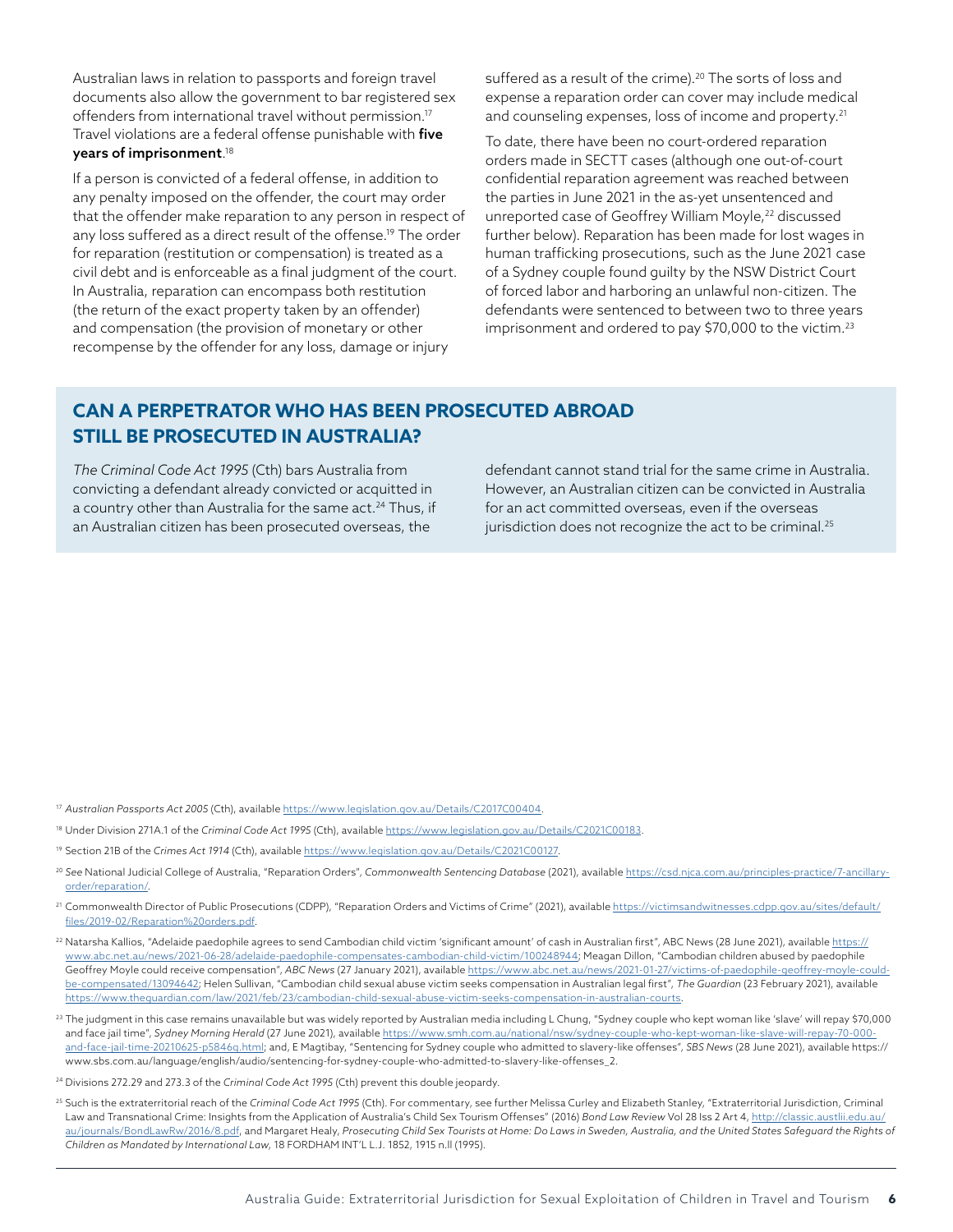## **AUSTRALIA'S EXTRATERRITORIAL APPLICATION OF SEXUAL EXPLOITATION OF CHILDREN IN TRAVEL OR TOURISM LAW**

Despite Australia's expansive body of anti-human trafficking and child exploitation legislation and investigation training efforts, there have been relatively few cases or convictions to date.<sup>26</sup> However, as noted above, there appears to be a significant increase in referrals and prosecutions for these offenses.

Extraterritorial jurisdiction for prosecution in Australia is most likely when: (1) the authorities of the overseas locale decide not to prosecute offenders because the authorities are either unwilling or unable to do so, and; (2) adequate evidence and resources are available to engage in extraterritorial prosecution.27

In a case prosecuted under earlier SECTT legislation in Australia, *XYZ v. Commonwealth* (2006) HCA 25; 227 CLR 532,28 an Australian citizen was accused of committing sexual offenses against a child in Thailand between July and December 2001. The accused appealed his case to the High Court of Australia, arguing that the child sex tourism legislation was not a valid law of the Commonwealth because of its extraterritorial reach. A majority of the High Court found that the laws were constitutionally valid. It remains unreported whether XYZ was then successfully prosecuted in a lower court for the offenses.<sup>29</sup>

In *DPP v. Pendleton* [2012] WASC 22 (20 January 2012),<sup>30</sup> the court found that the defendant was a serious danger to the community and should be detained in custody for an indefinite term for care, control and treatment due to being a dangerous sexual offender. The defendant had served a long sentence for multiple sexual offenses against young girls but had renounced his Australian citizenship to obtain a British passport which would have allowed him to travel to South East Asia and potentially commit more sexual offenses upon release from prison. The defendant's plans were uncovered and his "entrenched" pedophilia was considered so significant that the court determined "he faces the bleak possibility of life in detention forever".31

In *R v Leask* [2013] WASCA 243,32 the Supreme Court of Western Australia rejected an appeal by the Commonwealth against the sentence of the defendant. The defendant had pleaded guilty to five counts of using a carriage service service (internet provider) to engage in sexual activity with five girls between 13 and 15 years between April 2010 and October 2011. Three of the girls were based in the United States, while two were based in Australia. The court took into account victim impact statements written for or on behalf of the girls, that they were "humiliated, sexually corrupted and greatly traumatized"<sup>33</sup> and sentenced the defendant to a total of 3.5 years imprisonment to be served through an 18 month intensive supervision order and 100 hours of unpaid community work.34

In *DPP v. Le Gassick* [2014] VCC 128,<sup>35</sup> the defendant pleaded guilty to 23 charges of SECTT offenses, including causing and attempting to cause underage girls in the Philippines to engage in sexual activity in his presence. He paid money to accounts in the Philippines and procured at least 54 individual children to engage in sexual activities, including live 'sex shows' via webcam or otherwise online. The defendant traveled to the Philippines on one occasion with the intention of engaging in sexual activities with minors, and had plans to travel on to Thailand.<sup>36</sup> The evidence was provided by images and videos taken by the defendant, who was sentenced to 11 years imprisonment.

- <sup>26</sup> *See* Chief Federal Magistrate Pascoe, *The Problem of Enforcement in Extraterritorial Laws Relating to Sex Tourism* (25th LawAsia Annual Conference, 2012), available http:// www.federalcircuitcourt.gov.au/wps/wcm/connect/fccweb/reports-and-publications/speeches-conference-papers/2012/speech-pascoe-sex-tourism#\_ftn36, citing James McNicol and Andreas Schloenhardt, "Australia's Child Sex Tourism Offenses", C*urrent Issues in Criminal Justice* (March 2012) 23(3) 369, p 378 available http://138.25.65.17/au/ journals/CICrimJust/2012/5.pdf, which found that between 1994 and 2011, more than 30 people were charged with child sex tourism offenses in Australia, with a 70% success rate. These numbers were considered "relatively high in international comparison."
- <sup>27</sup> Melissa Curley, *Combating Child Sex Tourism in South-east Asia: Law Enforcement Cooperation and Civil Society Partnerships, Journal of law and Society*, Vol. 41, No. 2, June 2014, ISSN: 0263-323X, p. 285.
- <sup>28</sup> *XYZ v Commonwealth* [2006] HCA 25; 227 CLR 532, available https://jade.io/article/374.
- <sup>29</sup> Murray, Sarah *"Back to ABC after XYZ: Should we be Concerned About 'International Concern'?"* [2007] FedLawRw 12; (2007) 35(2) Federal Law Review 315, available http:// classic.austlii.edu.au/au/journals/FedLawRw/2007/12.html.
- <sup>30</sup> *DPP (WA) v Pendelton* [2012] WASC 22 (20 January 2012), available http://www.austlii.edu.au/cgi-bin/viewdoc/au/cases/wa/WASC/2012/22.html?context=1;query=DPP%20 AND%20pendleton%20%20;mask\_path=.
- <sup>31</sup> *DPP (WA) v. Pendelton* [2012] WASC 22 (20 January 2012) [279].
- <sup>32</sup> *R. v. Leask* [2013] WASCA 243, available https://jade.io/article/304236.
- <sup>33</sup> *R. v. Leask* [2013] WASCA 243 [47].
- <sup>34</sup> It was noted in the case that the sentencing posed "considerable difficulty" as there were a number of "unusual and compelling subjective considerations" to be taken into account despite the very serious offending [94]-[95]. This included that the defendant was a young first offender, aged 21 years, he cooperated with police, pleaded guilty at the first opportunity and suffered from severe depression, anxiety and stress brought on by cyber-bullying [95].
- <sup>35</sup> *DPP v. Le Gassick* [2014] VCC 1288 (12 August 2014), available http://www.austlii.edu.au/cgi-bin/viewdoc/au/cases/vic/VCC/2014/1288.html?context=1;query=Le%20 Gassick;mask\_path=.
- <sup>36</sup> *DPP v. Le Gassick* [2013] VCC 1288 (12 August 2014) [38]-[39].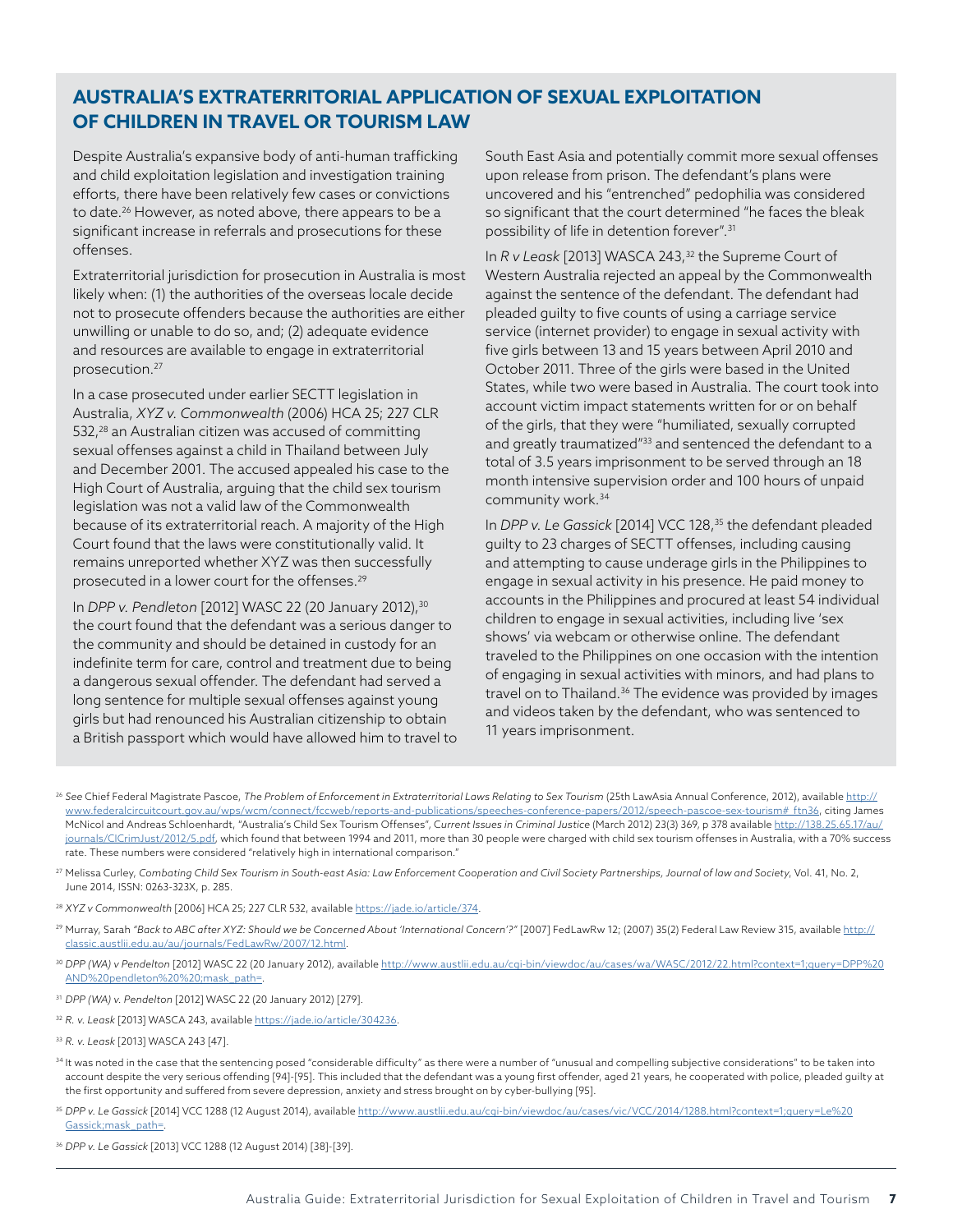In *DPP (Cth) v. Beattie* [2017] NSWCCA 301,37 the defendant was given an overall sentence of 14 years of imprisonment for 21 offenses of causing children in the Philippines to engage in sexual intercourse through instructions given by the defendant while in Sydney via real-time video link. The case in the appeal court was largely concerned with the adequacy of the sentence imposed by the lower courts but is also notable for its commentary that because the appeal criminal courts "do not usually see graphics depictions of sexual offending" there is "a real risk that the true impact of the offending on victims, being children overseas (in this case in the Philippines), is underestimated."38 The offenses took place on 12 separate occasions between March and November 2012, perpetrated against approximately 17 boys aged between 10 to 14 years, none of whom gave a victim impact statement in the matter.

In *DPP v. Chen* [2020] VCC 385,<sup>39</sup> the defendant pleaded guilty to 34 overseas sexual offenses against children in the Philippines, including sexual intercourse and encouraging others to procure underage girls for sexual activities. The offenses took place between 2010 to 2017 during 25 visits to the Philippines, where the defendant sexually abused 26 female children aged between 13 and 17 years. The defendant filmed the majority of the offenses and

was also charged with possession of a large amount of child pornography. At least one victim provided a victim impact statement,<sup>40</sup> which was considered by the court when it sentenced the defendant to 18 and a half years imprisonment.

In *R. v. Kunsevitsky* [2020] VSC 41 (29 January 2020), <sup>41</sup> Australia's "worst pedophile"42 was sentenced to 35 years of imprisonment and reporting obligations for life for 59 sexual offenses against 44 child victims over a 16-year period from 2002 to 2017 in Australia, the Philippines, Singapore, and Indonesia. He was also convicted of the production and importation of child pornography. The defendant had been based in Singapore and was arrested upon return to Australia after a referral from German police to Australian authorities regarding online material. Once an Australian victim was identified, the police discovered child exploitation material in the defendant's possession, which led to identifying the overseas victims.43 No victim impact statements were filed by any overseas victims, but the lone Australian victim had their victim impact statement read aloud at the plea hearing by his mother.<sup>44</sup>

*See* Appendix A for a summary of these and other relevant cases.

<sup>37</sup> *DPP (Cth) v. Beattie* [2017] NSWCCA 301, available https://www.caselaw.nsw.gov.au/decision/5a275165e4b058596cbacbdf.

<sup>38</sup> *DPP (Cth) v. Beattie* [2017] NSWCCA 301 [6].

<sup>39</sup> *DPP v. Chen* [2020] VCC 385, available https://jade.io/article/725544.

<sup>40</sup> *DPP v. Chen* [2020] VCC 385 [101]-[103], available https://jade.io/article/725544.

- <sup>41</sup> *R. v. Kunsevitsky* [2020] VSC 41 (29 January 2020), available http://www.austlii.edu.au/cgi-bin/viewdoc/au/cases/vic/VSC/2020/41.html?context=1;query=kunsevitsky;mask\_ path=.
- <sup>42</sup> Judge Champion of the Victorian Supreme Court described the activities as "the worst level and type of such offending I have seen, and is shocking", *R. v. Kunsevitsky* [2020] VSC 41 [8]; see also Australian Associated Press, "Australia's worst paedophile is jailed for 35 years after abusing nearly 50 boys in four countries", *Daily Mail Australia* (29 January 2020), available https://www.dailymail.co.uk/news/article-7941173/Australias-worst-paedophile-Boris-Kunsevitsky-jailed-35-years.html.
- <sup>43</sup> *R. v. Kunsevitsky* [2020] VSC 41 [96]-[101]. See further Commonwealth Director of Public Prosecutions (CDPP), "Paedophile jailed for crimes in Australia and Southeast Asia", *CDPP* (29 January 2020), available https://www.cdpp.gov.au/news/paedophile-jailed-crimes-australia-and-southeast-asia.

<sup>44</sup> *R. v. Kunsevitsky* [2020] VSC 41 [102]-[109].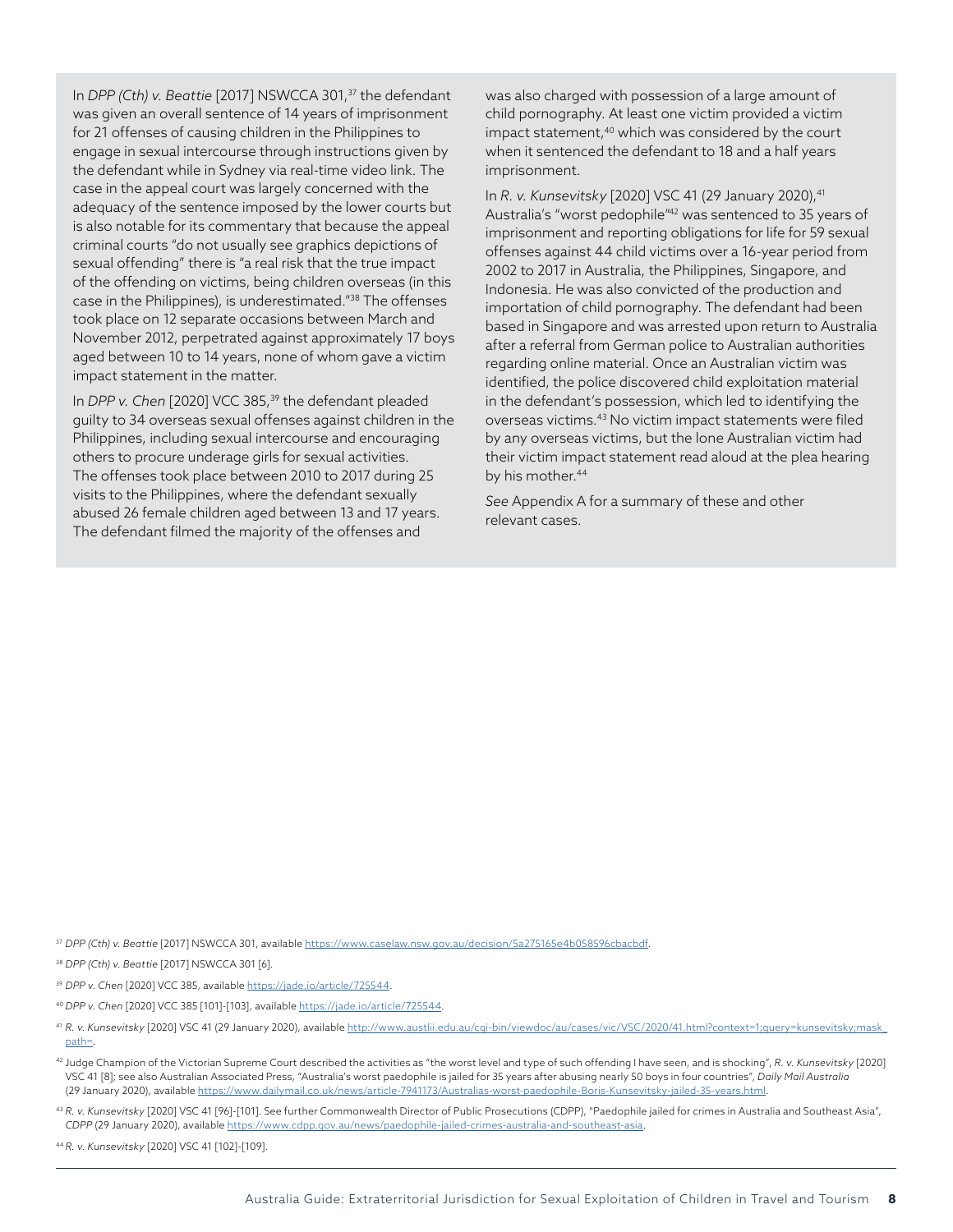### **CAN OPERATORS OF CHILD SEXUAL EXPLOITATION TOURS BE PROSECUTED UNDER THE LAW?**

The *Criminal Code Act 1995* (Cth) specifically states that encouraging a sexual offense against children may result in 25 years of imprisonment,<sup>45</sup> and also prohibits conduct associated with child sexual exploitation tours such as benefiting from, preparing or planning for sexual offenses against children outside Australia.

In *R. v. David Anthony Hudson*, (Unreported, Supreme Court of NSW, 1999) the defendant was part of a ring of four men who organized a child sexual exploitation trip to Thailand.<sup>46</sup> Three of the four men were Australian, only one of whom was charged by Thai authorities. Both Hudson and the other Australian were charged in Australia for sexual offenses and child exploitation, rather than with having encouraged the sexual offense.<sup>47</sup> The defendant was sentenced to over five years of imprisonment.

In *Harry Ernst Ruppert* (unreported judgment of the County Court in Victoria, August 19, 1998), the defendant was charged with encouraging adults to have sex with children by writing a series of sexually explicit letters to adults in Ghana in which he encouraged them to engage in sexual activity with children.<sup>48</sup> After pleading guilty, the judge gave Ruppert a six-month suspended sentence with a \$500 good behavior bond.

In *Kaye v. R.* [2004] WASCA 227,<sup>49</sup> the defendant operated a travel service to Thailand which arranged for young boys to provide sexual services to visitors to Pataya, Thailand. The defendant was convicted and sentenced to six years of imprisonment.

### **DO THE CHILDREN HAVE TO TESTIFY IN AUSTRALIAN COURTS?**

Vulnerable witness protections are provided for in the *Crimes Act 1914* (Cth) which allow children to give evidence via closed-circuit television, video-recordings and through anonymous victim impact statements.<sup>50</sup> Australia permits support people and adults to be with the child while giving evidence,<sup>51</sup> certain people to be excluded from the courtroom while child evidence is given<sup>52</sup> and restricts publications identifying child witnesses or complainants.<sup>53</sup> These provisions are complemented by protections specifically relating to SECTT offenses in the *Criminal Code Act 1995* (Cth), which further allows video-link testimony

from outside Australia if the attendance of the witness would cause unreasonable expense, inconvenience, psychological distress or harm to the witness, or cause the witness to become so intimidated or distressed that their reliability as a witness would be significantly reduced.<sup>54</sup> The witness is still subject to defense cross-examination as the defendant's right to a fair trial must be protected,<sup>55</sup> however, there are special provisions in the Crimes Act 1914 (Cth) that disallow inappropriate or aggressive cross-examination of child witnesses.56 Furthermore, all children who are victims of child sex offenses outside Australia and online child sex

<sup>45</sup> *See Criminal Code Act 1995* (Cth), Division 272.19.

- <sup>46</sup> *See* James McNicol and Andreas Schloenhardt, "Australia's Child Sex Tourism Offenses", *Current Issues in Criminal Justice* (March 2012) 23(3) 369, available http://138.25.65.17/ au/journals/CICrimJust/2012/5.pdf, p. 378.
- <sup>47</sup> *See* James McNicol and Andreas Schloenhardt, "Australia's Child Sex Tourism Offenses", *Current Issues in Criminal Justice* (March 2012) 23(3) 369, available http://138.25.65.17/ au/journals/CICrimJust/2012/5.pdf, p. 378.
- <sup>48</sup> Harry Ernst Rupert (unreported judgment of the County Court in Victoria, 19 August 1998). *See also*, Law Council of Australia, Submission to Senate Legal and Constitutional Affairs Committee Inquiry into Crimes Legislation Amendment (Child Sex Tourism Offenses and Related Measures) Bill 2007 (October 2007), 8, available https://www.aph.gov. au/parliamentary\_business/committees/senate/legal\_and\_constitutional\_affairs/completed\_inquiries/2004-07/child/submissions/sublist.

<sup>49</sup> *Kaye v. R.* [2004] WASCA 227, https://jade.io/article/143433.

- <sup>50</sup> *Crimes Act 1914* (Cth), Part IAD, available https://www.legislation.gov.au/Details/C2021C00127; *see* Vitit Muntarbhorn, Paradoxes And Paradigms Of Child-Sex Tourism, NATION, Jan. 8, 2000 available at 2000 WL 6313284 (asserting that courts should permit video-link testimony, which can help protect children in extraterritorial cases from further trauma); Kalen Fredette, *International Legislative Efforts to Combat Child Sex Tourism: Evaluating the Council of Europe Convention on Commercial Child Sexual Exploitation*, Boston College International and Comparative Law Review, Volume 32 | Issue 1 Article 2, Winter 11-1-2009.
- <sup>51</sup> Sections 15YJ and 15YO, *Crimes Act 1914* (Cth).
- <sup>52</sup> Section 15YP, *Crimes Act 1914* (Cth).
- <sup>53</sup> Section 15YR, *Crimes Act 1914* (Cth).
- <sup>54</sup> Division 279.2, *Criminal Code Act 1995* (Cth).
- 55 David, Fiona "Child Sex Tourism Legislation is no 'Paper Tiger'" [2000] AUFP Platypus 30; (2000) 69 Platypus: Journal of the Australian Federal Police, Article 8, available at http://classic.austlii.edu.au/au/journals/AUFPPlatypus/2000/30.html; Section 15YM, Crimes Act 1914 (Cth).
- <sup>56</sup> Section 15YE, *Crimes Act 1914* (Cth). Also, where a defendant is self-represented, the defendant is not allowed to cross-examine the child under sections 15YF-15YG, *Crimes Act 1914* (Cth). Further protections from cross-examinations appear in sections 15YH-15YHA.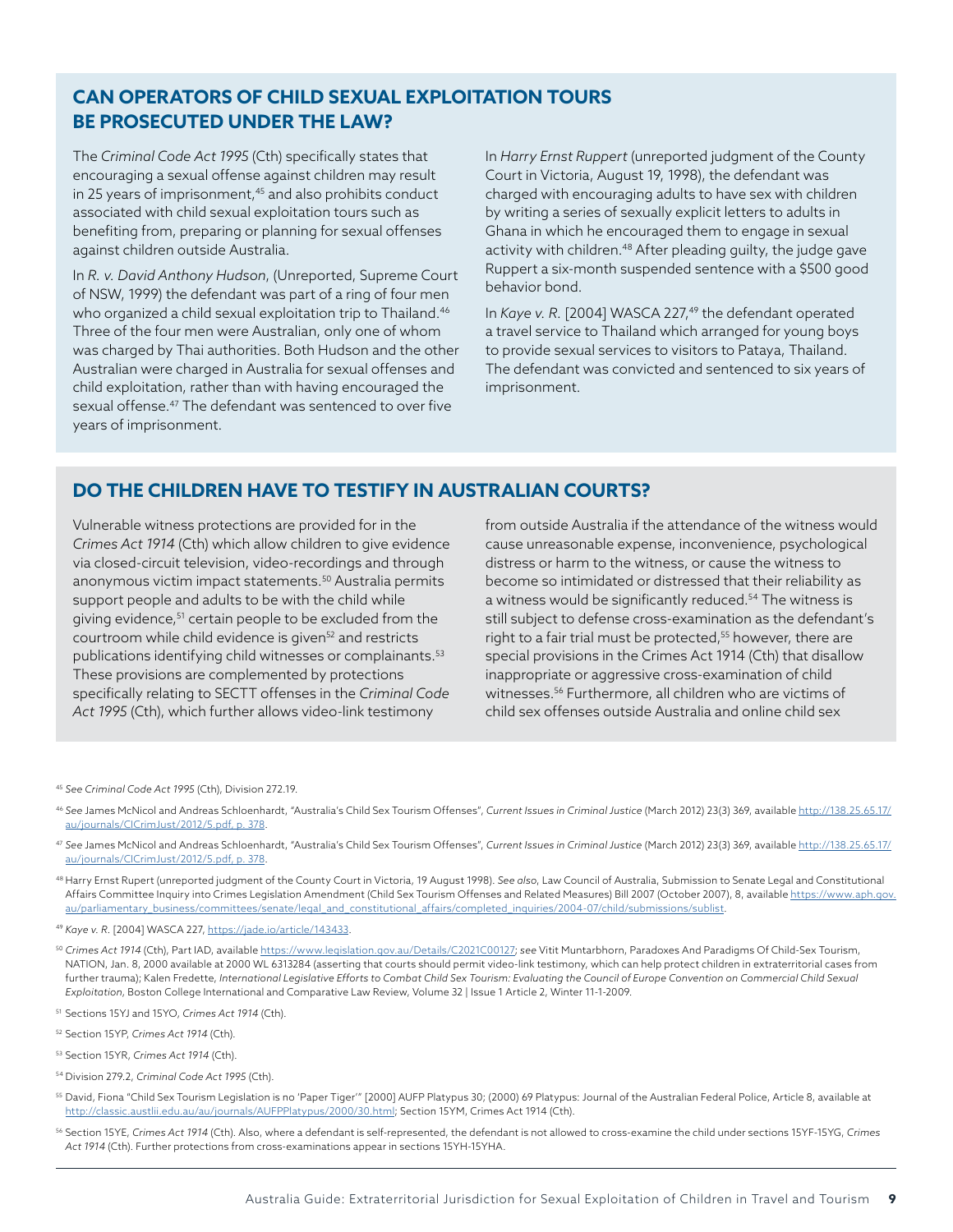exploitation offenses are referred to the Witness Assistance Program (WAP) of the Commonwealth Director of Public Prosecutions (CDPP),<sup>57</sup> which works closely with the child victim and their family to provide support and services.<sup>58</sup>

Sometimes, especially when the child sexual abuse occurs within the family or in the defendant's immediate social network, the victims' testimony is not required. For example, the defendant in *The Queen v. Andrew Justin Harman* (unreported decision of His Honor Judge Ross, Melbourne County Court, 8 December 1997)<sup>59</sup> was successfully prosecuted for sexual offenses. The defendant committed these crimes while staying with relatives in the United States. The defendant cooperated with the Australian prosecution and pled guilty, making it unnecessary for the children to testify.

In a recent case of *Re Daniel Mark Knowles* (unreported, District Court of NSW, 18 August 2020),<sup>60</sup> the defendant

pleaded guilty to transmitting and requesting illicit sexual material from two girls under the age of 16 years in the UK. The girls had been his students while he was based as a teacher in the UK. The CDPP reported that as the matter involved Snapchat communications, "*most of the prosecution's case primarily relied on the testimony of the two victims,*" who were greatly assisted through the process by the CDPP's Witness Assistance Service (WAS).<sup>61</sup> Both victims provided victim impact statements, one read by the prosecution at sentence and the other read by the victim via audio-visual link from her home in the UK.<sup>62</sup> The defendant was sentenced to three years of imprisonment.

It also appears from the case law analyzed in Appendix A, that many recent SECTT offenses involve technology and carriage services services (internet provider), meaning that digital evidence (along with any photographic and film material seized) can increasingly be relied upon in these prosecutions.

### **HAVE CHILDREN TESTIFIED IN CRIMINAL CASES IN AUSTRALIAN COURTS IN THE PAST?**

Of the cases that have gone to trial, many of the defendants have pled guilty, meaning that child witnesses have not been required to testify. However, there are cases such as *R. v. ONA* [2009] VSCA 146,<sup>63</sup> reviewed further below, where the seven-year-old victim was brought to Australia with her mother to give evidence at the defendant's committal hearing. The court noted that the defendant's guilty plea "occurred very late in the process, after he was aware that

[they] had returned to Australia to give evidence against him,"<sup>64</sup> showing the impact such evidence can have.

In the second case ever to be heard under Australia's original 1994 "child sex tourism" laws, an Australian diplomat, John Holloway, was charged with having sexual intercourse with 13- and 14-year-old boys in Phnom Penh, Cambodia. The boys were brought to Australia to testify in the ACT Magistrates Court via closed-circuit television from a

<sup>57</sup> Commonwealth Director of Public Prosecutions (CDPP), 2021 *National Legal Direction: Witness Assistance Service Referral Guidelines* (July 2021), available https://www.cdpp. gov.au/sites/default/files/2021%20WAS-Referral-Guidelines.pdf.

- <sup>58</sup> *See further* CDPP, "What is the role of the Witness Assistance Service", *Victims and Witnesses*, available https://victimsandwitnesses.cdpp.gov.au/your-role-and-prosecution/ people-involved-prosecution-process/what-role-witness-assistance-service; CDPP Victims of Crime Policy (18 July 2019), available https://www.cdpp.gov.au/publications/ cdpp-victims-crime-policy; CDPP, *National Legal Directions: Right of Review – Prosecutions involving child and certain other complainants* (March 2021), available https:// www.cdpp.gov.au/sites/default/files/national-legal-direction-right-of-review-prosecutions-involving-child-and-certain-other-complainants.pdf.
- <sup>59</sup> *The Queen v Andrew Justin Harman* (unreported decision of His Honour Judge Ross, Melbourne County Court, 8 December 1997), reviewed in David, Fiona "Child Sex Tourism Legislation is no 'Paper Tiger'" [2000] AUFP Platypus 30; (2000) 69 Platypus: Journal of the Australian Federal Police, Article 8, available at http://classic.austlii.edu.au/au/ journals/AUFPPlatypus/2000/30.html.
- <sup>60</sup> Case reviewed by Commonwealth Director of Public Prosecutions (CDPP), "Australian teacher used position of trust to exploit UK children", *Case Reports* (2020-2021), available https://www.cdpp.gov.au/case-reports/australian-teacher-used-position-trust-exploit-uk-children.
- <sup>61</sup> Further CDPP, "What is the role of the Witness Assistance Service", *Victims and Witnesses*, available https://victimsandwitnesses.cdpp.gov.au/your-role-and-prosecution/ people-involved-prosecution-process/what-role-witness-assistance-service; CDPP Victims of Crime Policy (18 July 2019), available https://www.cdpp.gov.au/publications/ cdpp-victims-crime-policy; CDPP, National Legal Directions: Right of Review - Prosecutions involving child and certain other complainants (March 2021), available https:// www.cdpp.gov.au/sites/default/files/national-legal-direction-right-of-review-prosecutions-involving-child-and-certain-other-complainants.pdf.
- <sup>62</sup> Commonwealth Director of Public Prosecutions (CDPP), "Australian teacher used position of trust to exploit UK children", *Case Reports* (2020-2021), available https://www. cdpp.gov.au/case-reports/australian-teacher-used-position-trust-exploit-uk-children.
- <sup>63</sup> *R. v. ONA* [2009] VSCA 146, available https://jade.io/article/95251.
- <sup>64</sup> *R. v. ONA* [2009] VSCA 146 [141], available https://jade.io/article/95251.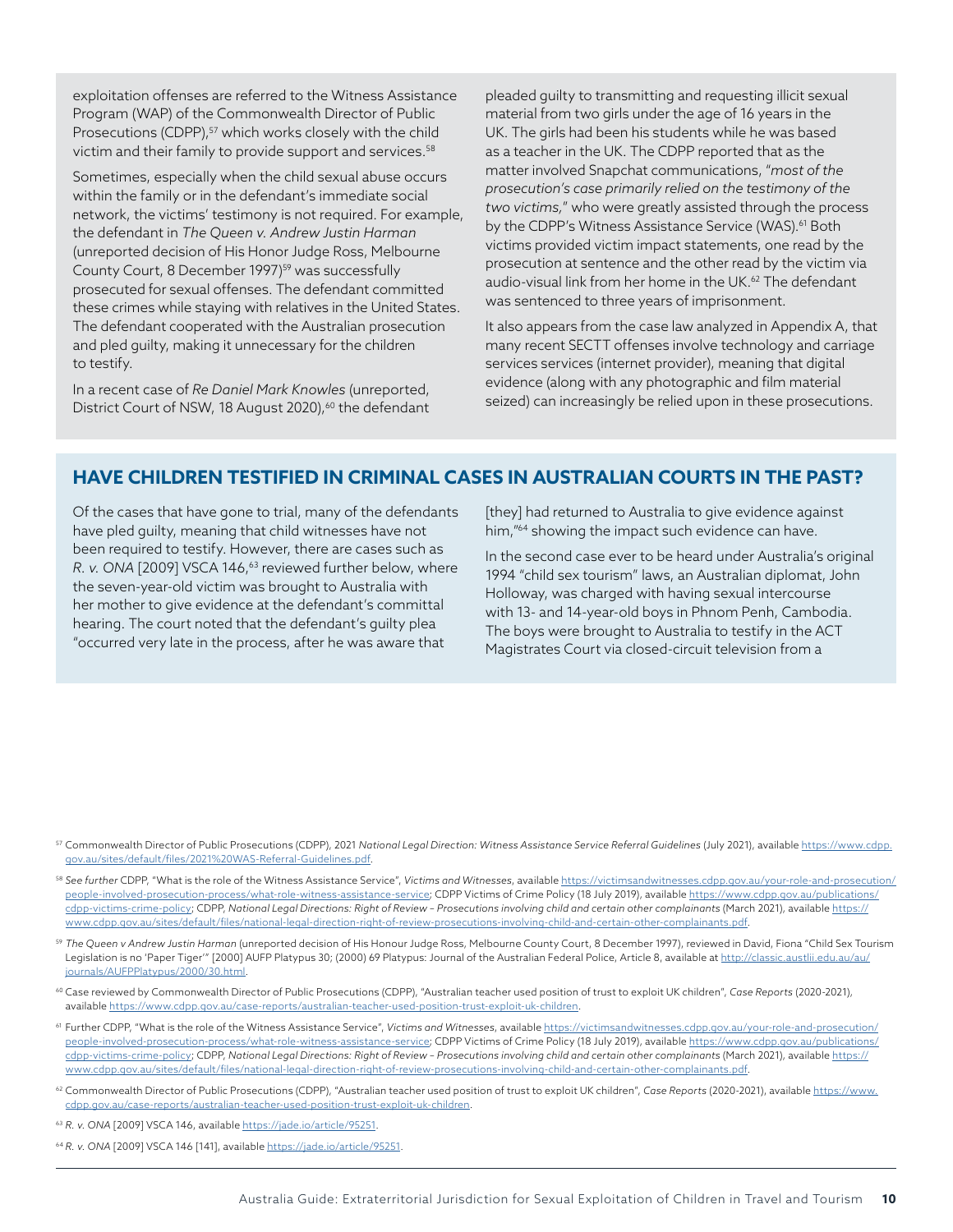separate court room and had their names suppressed by media.65 Media reports state that the boys were questioned about their motives, reliability and previous sexual experiences,<sup>66</sup> with the case eventually dismissed by the Chief Magistrate for lack of evidence.<sup>67</sup>

There have been some successful prosecutions where evidence was solely collected in Australia, without the need to refer to overseas or child witnesses. In *The Queen v. Jesse Spencer Pearce* ([1997] QCA 303,<sup>68</sup> the defendant was successfully prosecuted for two sex tourism crimes for illicit acts with children in Thailand, without the Thai children testifying against the defendant.<sup>69</sup>

As outlined above in regard to children's testimony in Australian courts, sexual abuse of children in tourism offenses trigger a specific regime of witness protections, including video link evidence, provided for in Division 279 of the *Criminal Code Act 1995* (Cth).70

Sometimes a victim impact statement is read at trial, with the privacy of the victim remaining intact. However, defendants have used such statements in the past to claim their actions caused minimal harm. For example, in *Elliott Merrill v. The*  Queen [2018] VSCA 62,<sup>71</sup> the 61 year-old Australian defendant admitted to having a sexual relationship with a 14-year-old girl in Vietnam along with possessing child pornography. After pleading guilty, the defendant submitted a victim impact statement from the victim where she stated that the offending had not had any emotional, psychological or physical impact on her, that she was suicidal prior to meeting the defendant and that "she took responsibility for what had occurred." Despite this information, the defendant was sentenced to five years and three months imprisonment as the court found that a child's consent or purported consent can never be a mitigating factor.<sup>72</sup>

### **HOW CAN CASES BE REPORTED TO AUSTRALIAN AUTHORITIES?**

If you are a victim of child sex offenses or sexual exploitation or know someone who is, you can contact:

| The Australian Federal Police (AFP) (https://www.afp.gov.au/)<br>at 1800 333 000 or report traveling Australian child sex<br>offenders via the online form available at https://forms.afp.<br>gov.au/online forms/cst form. | The Australian Centre to Counter Child Exploitation<br>(http://www.accce.gov.au/ where you can report the<br>allegations at http://www.accce.gov.au/report. |
|-----------------------------------------------------------------------------------------------------------------------------------------------------------------------------------------------------------------------------|-------------------------------------------------------------------------------------------------------------------------------------------------------------|
| The Australian Border Force (ABF)(https://www.abf.gov.au/),                                                                                                                                                                 | Local police authorities in your state /territory in Australia                                                                                              |
| at 1800 009 623 or you can make a report at https://www.                                                                                                                                                                    | (see https://info.australia.gov.au/information-and-ser-                                                                                                     |
| homeaffairs.gov.au/about-us/what-we-do/borderwatch/                                                                                                                                                                         | vices/public-safety-and-law/police-and-crime-prevention/                                                                                                    |
| reporting.                                                                                                                                                                                                                  | police-services-states) or in your home country if outside                                                                                                  |

The Australian chapter of ECPAT (https://www.ecpat.org/), where you can report at https://www.ecpat.org/what-we-do/report-child-exploitation/.

Australia.

- <sup>65</sup> Lindsay Murdoch, "Khmer boys testify against Holloway", *The Phnom Penh Post* (15 November 1996), available at https://www.phnompenhpost.com/national/khmer-boystestify-against-holloway.
- <sup>66</sup> Lindsay Murdoch, "Khmer boys testify against Holloway", *The Phnom Penh Post* (15 November 1996), available at https://www.phnompenhpost.com/national/khmer-boystestify-against-holloway.
- <sup>67</sup> Julian Linden, "Aust. Ambassador cleared of sex charges", *UPI Archives* (13 November 1996), available https://www.upi.com/Archives/1996/11/13/Aust-ambassador-clearedof-sex-charges/8325847861200/; Alan Thornhill, "Judge Dismisses Child Sex Charges Against Diplomat", *AP News* (13 November 1996), available https://apnews.com/ article/6bd257073abcc3339a78c3ff1f212a2a.
- <sup>68</sup> *The Queen v Jesse Spencer Pearce* (1997) QCA 303, available https://jade.io/article/206648?at.hl=%255B1997%255D+QCA+303.
- <sup>69</sup> This may have been due in no small part to the defendant admitting his quilt and providing information to police during interviews, which led police to interview Australian child victims and pursue investigations from there, *The Queen v Jesse Spencer Pearce* [1997] QCA 303 per White J, available https://jade.io/article/206648?at. hl=%255B1997%255D+QCA+303.
- <sup>70</sup> *Criminal Code Act 1995* (Cth), available https://www.legislation.gov.au/Details/C2021C00183.
- <sup>71</sup> *Elliott Merrill* (A Pseudonym) *v The Queen* [2018] VSCA 62, available https://jade.io/article/574964.
- <sup>72</sup> *Elliott Merrill* (A Pseudonym) v. The Queen [2018] VSCA 62 [22], available https://jade.io/article/574964.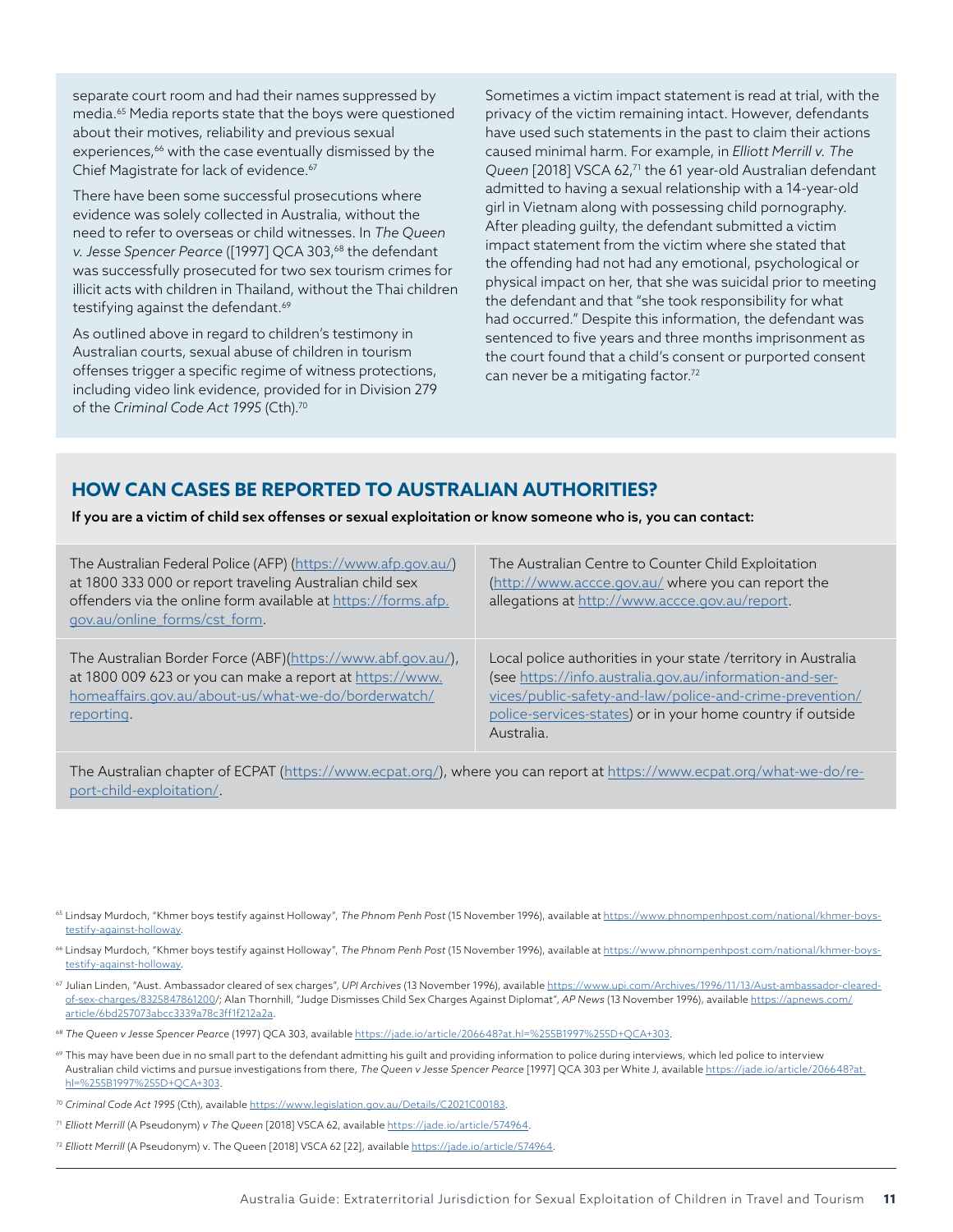#### Other resources for criminal investigation and prosecution of sexual exploitation of children in travel or tourism include:

| https://www.dfat.gov.au/international-relations/themes/peo-      | https://www.afp.gov.au/what-we-do/crime-types/  |
|------------------------------------------------------------------|-------------------------------------------------|
| ple-smuggling-trafficking/Pages/people-smuggling-and-trafficking | child-protection/travelling-child-sex-offenders |
| https://www.homeaffairs.gov.au/about-us/our-portfolios/crimi-    | https://www.cdpp.gov.au/crimes-we-prosecute/    |
| nal-justice/crime-prevention/child-sexual-abuse                  | child-exploitation                              |

### **WHAT ARE THE CIVIL DAMAGES AVAILABLE TO VICTIMS?**

Unlike jurisdictions such as the U.S., the current law in Australia does not provide civil remedies to child victims of sexual offenses perpetrated outside Australia by Australian citizens or residents. Civil damages based on tortious actions such as trespass to person, false imprisonment, psychiatric injury, or deceit remain unavailable to child victims where the relevant conduct occurred outside Australia.73

Although reparation orders that provide restitution or compensation to victims are available upon criminal conviction of the defendant (discussed above), there have been no court-ordered awards made in relation to child sex offenses outside Australia to date. The case of Geoffrey William Moyle, which is before the South Australian District Court at the time of this writing, is the first Australian case to have considered the issue of compensation for overseas child victims. Moyle pleaded guilty to 11 offenses, including the sexual abuse of Cambodian children between 2002 and 2005. At a sentencing hearing in January 2021, the court put a freeze order on Moyle's assets at the request of the prosecution while the court considered whether it could make any kind of compensation order. A confidential reparation agreement was settled between the parties outside of court in June 2021 with no further details released or available. As of September 2021, the sentence was yet to be handed down.74

Statutory compensation for victims of crime is available in each State and Territory of Australia, however, there are also issues for child victims of SECTT offenses trying to access this compensation, discussed below.

## **ARE THERE OTHER FORMS OF COMPENSATION FOR CHILDREN VICTIMIZED BY AUSTRALIAN PERPETRATORS?**

There is currently no national compensation scheme in Australia applicable to child victims of sexual offenses that have occurred outside Australia. While victims of crime within Australia may be able to access compensation through the separate State or Territory victims of crime schemes, the act of violence must have occurred within that Australian State or Territory for the victim to be eligible to receive

any financial assistance.<sup>75</sup> A further hurdle for child victims outside Australia, is that the offense for which they are trying to access compensation must be an offense under the State or Territory law, whereas the relevant SECTT offenses within Australia are contained within Commonwealth law (the *Criminal Code Act 1995* (Cth), discussed above).

73 For analysis and discussion of the potential avenues for trafficking and slavery victims to seek tortious damages where the victim was within Australia at the time of the alleged conduct, *see* Pam Stewart, "Tortious Remedies for Deliberate Wrongdoing to Victims of Human Trafficking and Slavery in Australia" (2011) 34(3) *University of New South Wales Law Journal 898*, available https://ssrn.com/abstract=2463943.

<sup>74</sup> Natarsha Kallios, "Adelaide paedophile agrees to send Cambodian child victim 'significant amount' of cash in Australian first", *ABC News* (28 June 2021), available https:// www.abc.net.au/news/2021-06-28/adelaide-paedophile-compensates-cambodian-child-victim/100248944; Meagan Dillon, "Cambodian children abused by paedophile Geoffrey Moyle could receive compensation", *ABC New*s (27 January 2021), available https://www.abc.net.au/news/2021-01-27/victims-of-paedophile-geoffrey-moyle-couldbe-compensated/13094642; Helen Sullivan, "Cambodian child sexual abuse victim seeks compensation in Australian legal first", *The Guardian* (23 February 2021), available https://www.theguardian.com/law/2021/feb/23/cambodian-child-sexual-abuse-victim-seeks-compensation-in-australian-courts.

<sup>75</sup> *See*, for example, the *Victims Rights and Support Act 2013* (NSW), which establishes the relevant scheme in the Australian state of New South Wales, available https:// legislation.nsw.gov.au/view/whole/html/inforce/current/act-2013-037, and the *Victims of Crime Assistance Act 1996* (Vic), which establishes a similar scheme in the Australian State of Victoria, available https://www.legislation.vic.gov.au/in-force/acts/victims-crime-assistance-act-1996/066.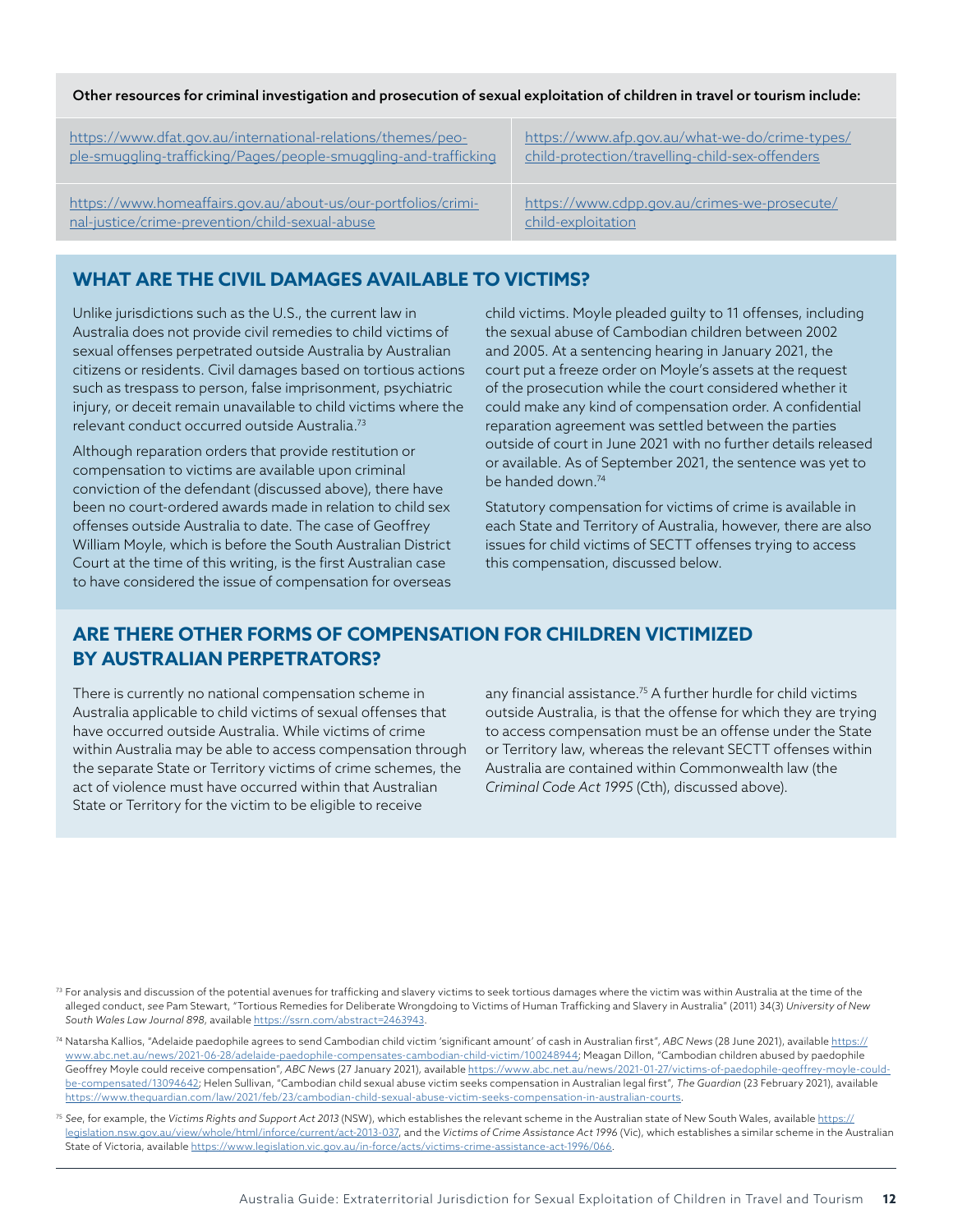While the Australian Government has received recommendations for establishing a national compensation scheme for victims of modern slavery and trafficking in Australia,<sup>76</sup> it is unclear whether such a scheme envisages compensation for victims of child sex offenses outside Australia. These SECTT offenses are contained under Divisions 272 and 273 of the *Criminal Code Act 1995* (Cth) and fall outside the scope of Australia's modern slavery criminal offenses under Divisions 270 and 271 of the *Criminal Code Act 1995* (Cth).

A National Redress Scheme operates in Australia to provide compensation to people who have experienced *institutionalized* child sexual abuse prior to July 1, 2018,<sup>77</sup>

however, child victims of SECTT offenses would rarely, if ever, meet the eligibility criteria. For example, a victim may apply only where the abuse happened before July 1, 2018, where an institution was responsible for bringing them into contact with the abuser, and the applicant was born before June 30, 2010. An applicant must also be an Australian citizen or permanent resident at the time of the application.

ECPAT's research has shown that few sexually exploited children engage with criminal justice proceedings or obtain compensation or monetary relief.78 The organization has specifically criticized Australia's restricted compensation schemes and awards.<sup>79</sup>

### **WHAT IS THE MOST COMMON DEFENSE RAISED BY DEFENDANTS?**

While there appear to have been no civil cases filed, common defenses raised by defendants can be gleaned from the criminal cases. Defendants primarily attack the credibility of the victims, since the accusations mainly rest on witness testimony with little corroborative evidence available (given the nature of the offense and the extraterritorial aspect). Victims may be impeached with prior inconsistent statements, whether caused by trauma, fear, memory loss or concern for safety.80

In *Cargnello v. DPP*(Cth) [2012] NSWCCA 162,<sup>81</sup> the court rejected the defendant's theory that he was not liable of committing a sex tourism crime because the victim either could not be identified or was not an Australian citizen. The defendant had been arrested returning from Canada at Sydney Airport and convicted of seven counts of importing child pornography, four counts of encouraging sexual intercourse with a child under the age of 16 years and one count of accessing child sex abuse materials.

The prosecution did not establish the identities of the victims but investigations revealed likely locations of Bangkok, Phnom Penh and Costa Rica, with the court determining that the relevant location was Thailand.<sup>82</sup> The defendant was sentenced to four years of imprisonment.

Some defendants continue to appeal even after they have been sentenced. In *R. v. Van der Zyden* [2012] QCA 89,<sup>83</sup> the appellant was a former Australian Navy officer stationed in Kiribati and convicted of seven counts of engaging in sexual intercourse and eight counts of indecency, with boys aged between 11 and 13 years. The defendant was found guilty at a jury trial but appealed his conviction on grounds including issues with the victims' "motives" and statements made to authorities.84 The complainants had been cross-examined at trial. Defense counsel argued that the complainants had falsely accused the defendant because of pressure put on them by the Australian Federal Police. The court rejected the defendant's appeal, and the Commonwealth

<sup>76</sup> Commonwealth of Australia, Joint Standing Committee on Foreign Affairs, Defence and Trade, *Hidden in Plain Sight: An inquiry into establishing a Modern Slavery Act in Australia* (December 2017), specifically Chapter 6 and Recommendation 23, available https://www.aph.gov.au/Parliamentary\_Business/Committees/Joint/Foreign\_Affairs\_ Defence\_and\_Trade/ModernSlavery/Final\_report.

<sup>77</sup> *See further* Australian Government, National Redress Scheme, *Who can apply?*, available https://www.nationalredress.gov.au/applying/who-can-apply.

<sup>78</sup> ECPAT, Casting Light on the Care, Recovery and (Re)integration Needs of Commercially Sexually Exploited Children (2017), available https://www.ecpat.org/wp-content/ uploads/2017/05/Casting-Light-on-the-care-recovery-and-reintegrations-needs-of-commercially-sexually-exploited-children-1.pdf.

<sup>79</sup> ECPAT, *Summary paper on Sexual Exploitation of Children in Travel and Tourism* (2020), available https://www.ecpat.org/wp-content/uploads/2020/12/ECPAT-Summarypaper-on-Sexual-Exploitation-of-Children-in-Travel-and-Tourism-2020.pdf.

<sup>80</sup> Stewart, *supra*, note at 26, p. 935.

<sup>81</sup> *Cargnello v. Director of Public Prosecutions* (Cth) [2012] NSWCCA 162, available http://www.austlii.edu.au/cgi-bin/viewdoc/au/cases/nsw/NSWCCA/2012/162. html?context=1;query=cargnello;mask\_path=au/cases/nsw/NSWCCA.

<sup>82</sup> *Cargnello v. Director of Public Prosectuions* (Cth) [2012] NSWCCA 162 [19].

<sup>83</sup> *R. v. Van Der Zyden* [2012] QCA 89 (13 April 2012), available http://www.austlii.edu.au/cgi-bin/viewdoc/au/cases/qld/QCA/2012/89.html.

<sup>84</sup> *R. v. Van Der Zyden* [2012] QCA 89 (13 April 2012) [19]-[22].

<sup>85</sup> R. v. ONA [2009] VSCA 146, available https://jade.io/article/95251.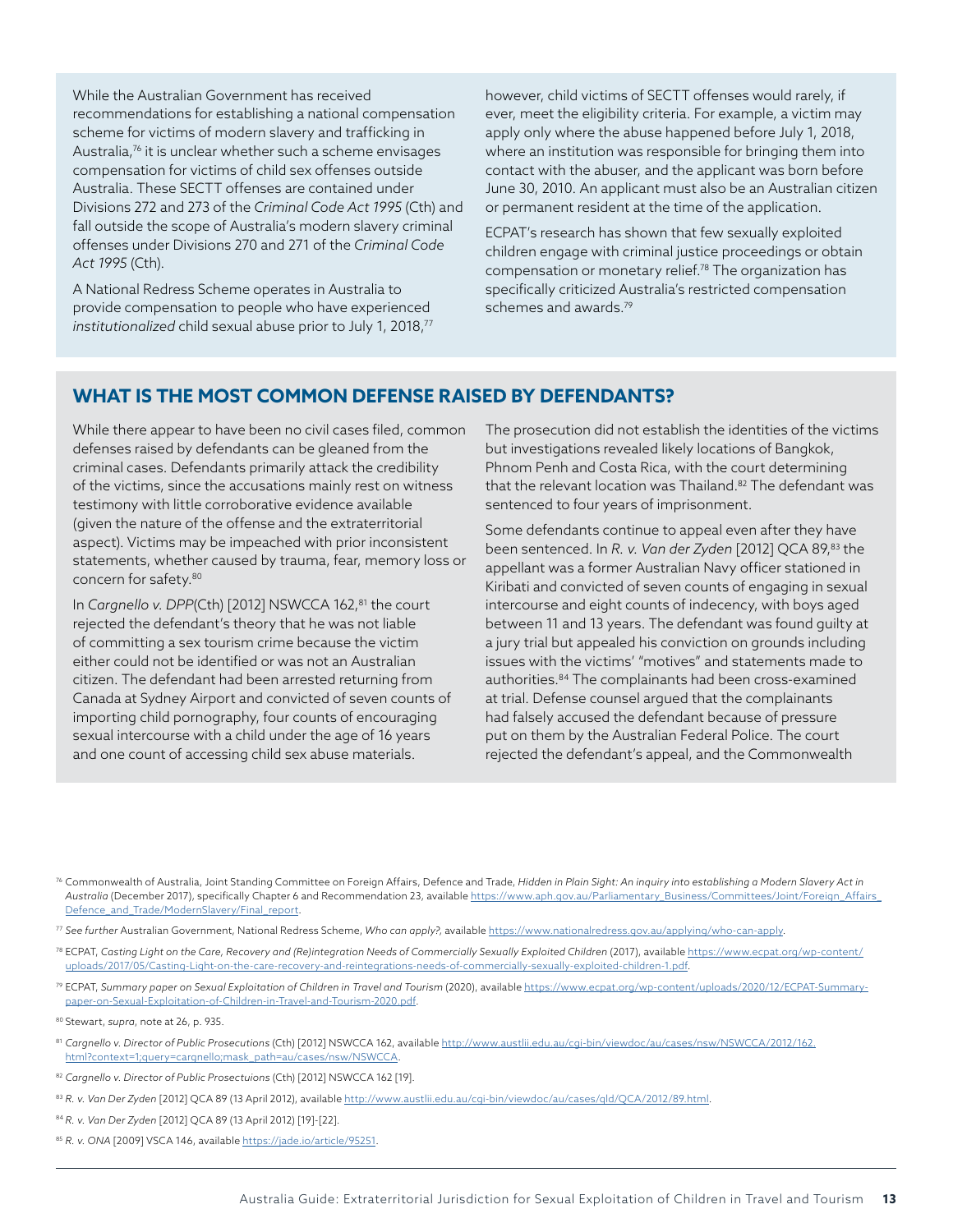appealed to increase his sentence. The court confirmed the conviction and sentence of a total three and a half years of imprisonment.

In *R. v. ONA* [2009] VSCA 146,<sup>85</sup> the defendant appealed his sentence for being manifestly excessive. He had pleaded guilty to 1) committing an act of indecency on the five- to sevenyear-old daughter of a mother he was in a relationship with in Liberia; and 2) engaging in sexual intercourse with the same child in Thailand. One of the defendant's arguments to reduce his sentence was that he "opportunistically" took part in sexual activity with a child rather than premeditatively traveled overseas with the intention of engaging in sexual activity. The court rejected the reasoning, refused the appeal and affirmed his sentence of six years of imprisonment.

In *R. v. Wicks* [2005] NSWCCA 409,<sup>86</sup> it was proven that the defendant knew his sexual activity with young boys between the ages of 12 and 15 years in known "boy bars" in Thailand was illegal. But he justified his sexual activity with the victims as a financial transaction, describing it to a psychologist as "they sold it, I bought it."87 The defendant was detected after accessing and downloading child pornography and visiting a known internet site connected with promoting child sexual

abuse in tourism. He pleaded guilty, with the court noting the crimes were premeditated and that the paramount sentencing consideration in the matter was deterrence.<sup>88</sup> His sentence was increased from five years of imprisonment to seven years of imprisonment upon appeal by the Commonwealth.

Similarly, in *Rivo v. The Queen* [2012] VSCA 117,<sup>89</sup> the defendant "*sought to blame the Philippine adults who were involved in the criminal activity*"90 and attempted to appeal his sentence of seven years of imprisonment. He had been convicted of procuring child pornography and procuring children to engage in sexual activity through live sex shows in the Philippines.

Finally, if the age of the victim is at issue, a defendant may try to rely on the defense that he believed the victim to be over the age of 16, or prove that there was a valid and genuine marriage between them. <sup>91</sup> The reasonableness of the belief in relation to the age of the victim is only one factor in the totality of the circumstances as to whether the defendant is quilty.92

## **Conclusion**

Australian nationals and residents have traveled abroad to locations such as Thailand, Cambodia, Indonesia, and the Philippines to sexually abuse children. Australia has applicable criminal statutes and regulations in place to combat this extraterritorial sexual exploitation of children. Australia, unlike the United States, does not have an accessible mechanism for victimized children to bring civil cases for financial compensation. The lack of compensation available to child

victims of these crimes—in both the criminal and civil contexts is regrettable and should be remedied.

It is hoped that this guide will lead to additional successful prosecutions. But it is also hoped that advocates will press for increased attention to compensation and restitution for these child victims of sexual abuse.

## **Acknowledgements**

This guide was authored by Orrick, Herrington & Sutcliffe LLP ("Orrick"), with support from Clayton Utz, and Rebecca Dominguez and Dr. Jenni Whelan of the Western Sydney University Justice Clinic. The guide was edited by Martina E. Vandenberg, President of the Human Trafficking Legal Center. The guide was designed by Orrick.

Citation: The Human Trafficking Legal Center, Orrick, and Western Sydney University Justice Clinic, *Australia Guide: Extraterritorial Jurisdiction for Sexual Exploitation of Children in Travel and Tourism*, September 2021.

<sup>86</sup> *R. v. Wicks* [2005] NSWCCA 409 (25 November 2005), available http://www.austlii.edu.au/cgi-bin/viewdoc/au/cases/nsw/NSWCCA/2005/409.html.

- <sup>87</sup> *R. v. Wicks* [2005] NSWCCA 409 [14].
- <sup>88</sup> *R. v. Wicks* [2005] NSWCCA 409 [28].
- <sup>89</sup> *Rivo v. The Queen* [2012] VSCA 117, available http://www.austlii.edu.au/cgi-bin/viewdoc/au/cases/vic/VSCA/2012/117.html?context=1;query=rivo;mask\_path=#fnB7.
- <sup>90</sup> *Rivo v. The Queen* [2012] VSCA 117 [41], available http://www.austlii.edu.au/cgi-bin/viewdoc/au/cases/vic/VSCA/2012/117.html?context=1;query=rivo;mask\_path=#fnB7.
- <sup>91</sup> Divisions 272.16 and 272.17, *Criminal Code Act 1995* (Cth), available https://www.legislation.gov.au/Details/C2021C00183.
- <sup>92</sup> *See* James McNicol and Andreas Schloenhardt, "Australia's Child Sex Tourism Offenses", *Current Issues in Criminal Justice* (March 2012) 23(3) 369, available http://138.25.65.17/ au/journals/CICrimJust/2012/5.pdf, p 377.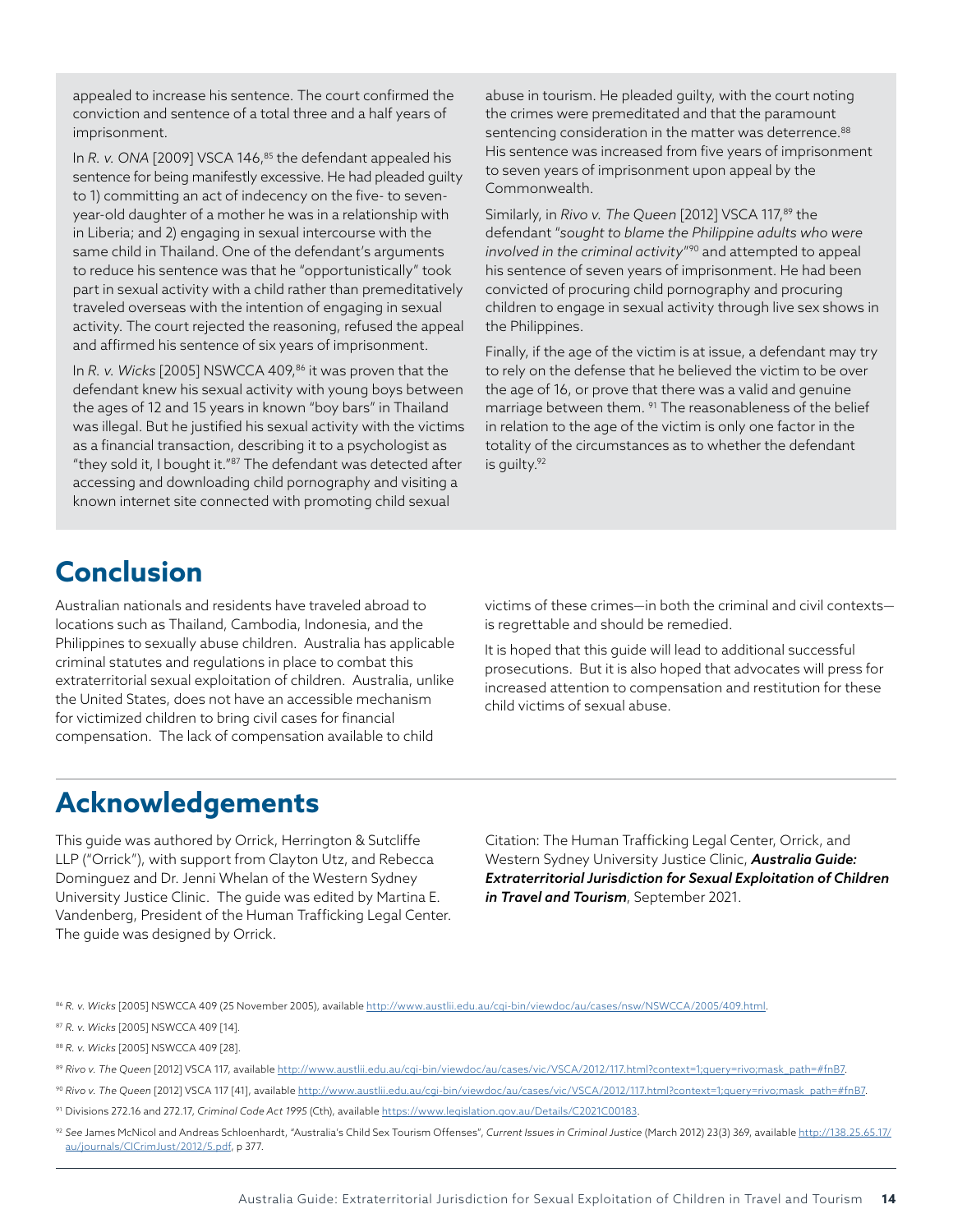## **Appendix A:**

## **AUSTRALIA – CRIMINAL SEXUAL EXPLOITATION OF CHILDREN IN TRAVEL OR TOURISM CASES**

| $\#$ | <b>CASE CITATION</b>                                                                          | <b>FACTS</b>                                                                                                                                                                                                                                                                                                                                                             | <b>COUNTRY</b><br><b>OF ABUSE</b> | <b>STATUS</b><br>(AS OF AUGUST 2021)                                                                                                       |
|------|-----------------------------------------------------------------------------------------------|--------------------------------------------------------------------------------------------------------------------------------------------------------------------------------------------------------------------------------------------------------------------------------------------------------------------------------------------------------------------------|-----------------------------------|--------------------------------------------------------------------------------------------------------------------------------------------|
| 1.   | R. v. ONA, (2009)<br>24 VR 197                                                                | Defendant abused victims aged between five<br>and seven years-old in Liberia, and then Thailand,<br>capturing both offenses on video. Victim and<br>mother both brought to Australia to give evidence at<br>committal. Defendant pleaded guilty.                                                                                                                         | Thailand, Liberia                 | Sentenced to six years<br>of imprisonment.                                                                                                 |
| 2.   | R. v. Wicks [2005]<br>NSWCCA 409                                                              | Defendant charged with four counts of sexual<br>intercourse, 1 count of inducing an act of indecency<br>and one count of inducing sexual intercourse with<br>another person, committed against four male child<br>victims between 12 and 15 years old while on holiday<br>in Thailand. Defendant pleaded guilty. Sentence<br>increased on appeal.                        | Thailand                          | Sentenced to seven<br>years of imprisonment.                                                                                               |
| 3.   | Kaye v. R. [2004]<br>WASCA 227                                                                | Defendant was convicted of assisting a person to<br>engage in committing an act of indecency on male<br>child victims overseas through the operation of a<br>travel service in Thailand.                                                                                                                                                                                 | Thailand                          | Sentenced to six years<br>of imprisonment.                                                                                                 |
| 4.   | R. v. David<br>Anthony Hudson<br>(Unreported,<br>Supreme Court<br>of NSW, 1999) <sup>93</sup> | Defendant was part of a ring of four men organizing<br>child sex tours in Thailand, uncovered by the AFP's<br>"Operation Hercules." Defendants charged with acts<br>of indecency and offense relating to child exploitation<br>materials.                                                                                                                                | Thailand                          | Sentenced to five<br>years, seven months of<br>imprisonment.<br>Unnamed Australian<br>male sentenced<br>to eight years of<br>imprisonment. |
| 5.   | Cargnello v.<br>Director of Public<br>Prosecutions<br>[2012] NSWCCA<br>162                    | Defendant was charged with seven counts of import-<br>ing child pornography, four counts of encouraging<br>sexual intercourse with a child under 16 years old out-<br>side of Australia and 1 count of accessing child sexual<br>abuse materials with the internet. The prosecutor did<br>not establish the identity of the victims so they did<br>not testify at trial. | Thailand                          | Sentenced to four<br>years of imprisonment.                                                                                                |
| 6.   | XYZ v. The<br>Commonwealth<br>(2006) 227 CLR<br>532                                           | Defendant was prosecuted for sexual offenses against<br>a minor committed in Thailand in violation of SECCT<br>offenses in 2001. The defendant unsuccessfully<br>challenged Australia's extraterritorial jurisdiction in<br>his situation, setting the stage for Australia's view on<br>extraterritorial jurisdiction.                                                   | Thailand                          | Unreported                                                                                                                                 |
| 7.   | The Queen v.<br>Jesse Spencer<br>Pearce [1997]<br><b>QCA 303</b>                              | Police search revealed photographs of defendant<br>engaging in indecent act with Asian female aged<br>between 11 and 14 years, and sexually explicit<br>photographs of Asian boys, all taken in Thailand.                                                                                                                                                                | Thailand                          | Sentenced to eight<br>years of imprisonment.                                                                                               |

<sup>93</sup> Case reviewed in see James McNicol and Andreas Schloenhardt, "Australia's Child Sex Tourism Offenses", *Current Issues in Criminal Justice* (March 2012) 23(3) 369, available http://138.25.65.17/au/journals/CICrimJust/2012/5.pdf, p 378.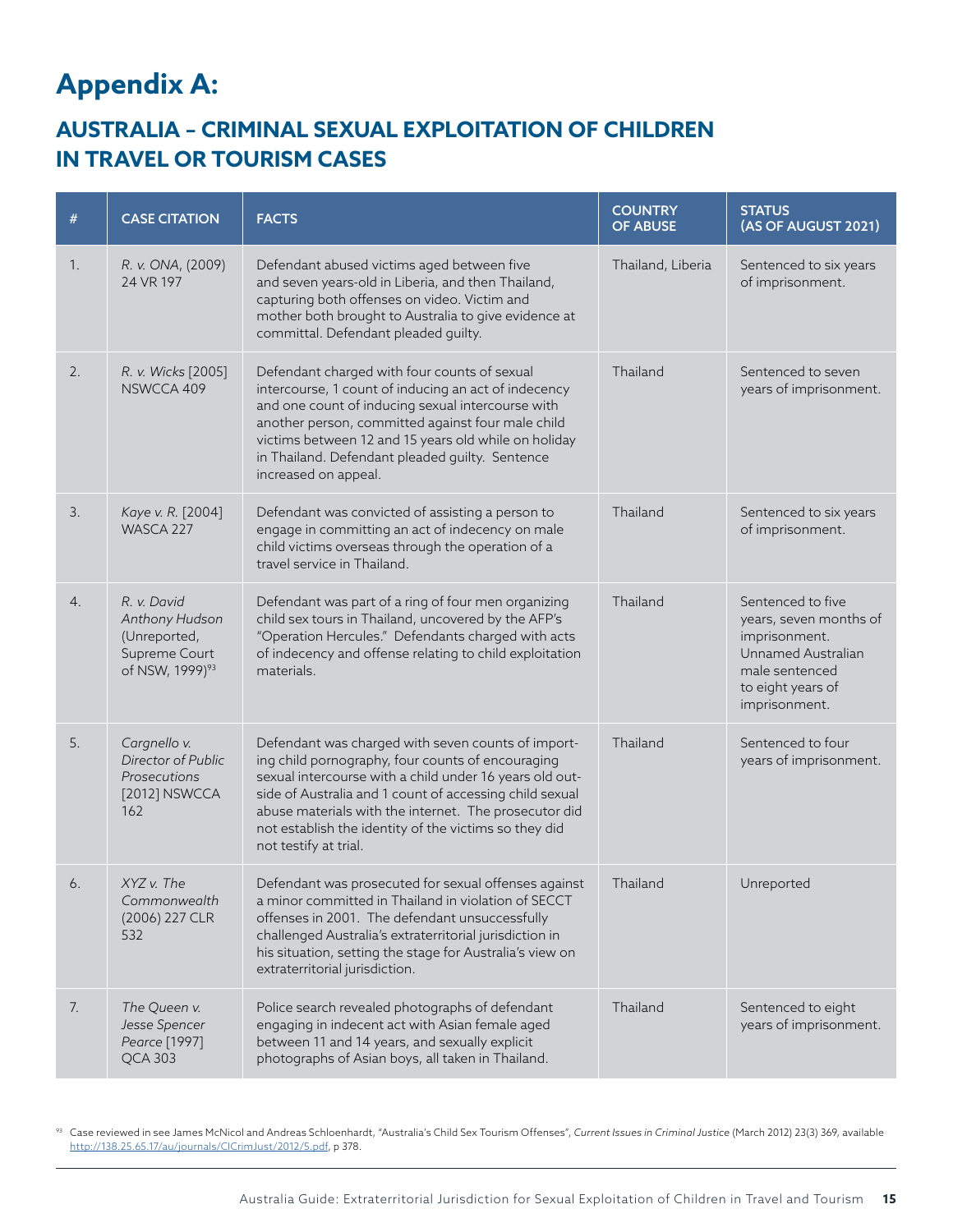| $\#$ | <b>CASE CITATION</b>                                                                     | <b>FACTS</b>                                                                                                                                                                                                                                                                                                                                                                                     | <b>COUNTRY</b><br><b>OF ABUSE</b> | <b>STATUS</b><br>(AS OF AUGUST 2021)                                                |  |
|------|------------------------------------------------------------------------------------------|--------------------------------------------------------------------------------------------------------------------------------------------------------------------------------------------------------------------------------------------------------------------------------------------------------------------------------------------------------------------------------------------------|-----------------------------------|-------------------------------------------------------------------------------------|--|
| 8.   | R. v. Tokputza,<br>unreported,<br>District Court of<br>South Australia,<br>17 May 201994 | Defendant pleaded guilty to 50 charges of abusing<br>at least 13 children in Thailand and Australia between<br>2011 and 2018. Interpol alerted South Australia's Joint<br>Anti Child Exploitation Team (JACET) who worked<br>with the Australian Federal Police and CDPP to<br>convict the defendant. Digital evidence of the crimes<br>was relied on by the court.                              | Thailand,<br>Australia            | Sentenced to 40 years<br>and three months of<br>imprisonment.                       |  |
| 9.   | John S.<br>Holloway v.<br>Commonwealth <sup>95</sup>                                     | Defendant was an Australian diplomat charged<br>with sexually abusing young boys in Cambodia.<br>The prosecution located the Cambodian children<br>and brought them to Australia as in-person trial<br>witnesses. The children were cross-examined about<br>their sexual reputation and prior sexual experiences.                                                                                | Cambodia                          | Dismissed on the basis<br>of lack of evidence.                                      |  |
| 10.  | R. v. Lee (2000)<br>112 A Crim R 168                                                     | Defendant was charged with sexual intercourse, acts<br>of indecency and possessing and displaying child<br>pornography involving at least 14 young girls between<br>the ages of 11 and 15 years. The children could not be<br>located, but the photographs played a major role in<br>securing a conviction.                                                                                      | Cambodia                          | Sentenced to 11 years<br>of imprisonment.                                           |  |
| 11.  | DPP v. Hickey<br>[2013] VCC 1319                                                         | Defendant pleaded guilty to paying people in the<br>Philippines to procure children who would then<br>be sexually abused, while he watched live on a<br>WebCam                                                                                                                                                                                                                                   | Philippines                       | Sentenced to 7.5 years<br>of imprisonment and<br>reporting obligations<br>for life. |  |
| 12.  | DPP (Cth) v.<br>Beattie [2017]<br>NSWCCA 301                                             | Defendant was convicted of 21 offenses of causing<br>approximately 17 boys aged between 10 and 14 years<br>to engage in sexual intercourse through instructions<br>given by the defendant in Sydney via a real-time video<br>link. Defendant came to the attention of authorities<br>after accessing a child abuse website. None of the<br>victims gave a victim impact statement nor testified. | Philippines                       | Sentenced to 14 years<br>of imprisonment.                                           |  |
| 13.  | Rivo v. The<br>Queen [2013]<br><b>VSCA 117 (29</b><br>May 2012)                          | Defendant procured live sex shows involving children<br>as young as six or eight years in the Philippines.<br>Evidence was gathered through money transfers and<br>adopting the defendant's online identity to further<br>investigate.                                                                                                                                                           | Philippines                       | Sentenced to seven<br>years of imprisonment.                                        |  |

94 While unreported, the case was detailed in Commonwealth Director of Public Prosecutions (CDPP), CDPP Annual Report 2018-2019 (21 October 2019), p 34, available https:// www.cdpp.gov.au/sites/default/files/19292%20CDPPAnnual%20Report%202018-19\_web.pdf.

<sup>95</sup> Coverage of the boy's testimony at hearing in the Canberra Magistrates Court before Magistrate Michael Somes, and the dismissal of the case, can be found in media reports of the time including Lindsay Murdoch, "Khmer boys testify against Holloway" *The Phnom Penh Post* (15 November 1996), available https://www.phnompenhpost. com/national/khmer-boys-testify-against-holloway; Matthew Grainger, "Holloway faces pedophile charges in Aust", *The Phnom Penh Post*, (19 April 1996), available https:// www.phnompenhpost.com/national/holloway-faces-pedophile-charges-aust; Julian Linden, "Aust. Ambassador cleared of sex charges", *UPI Archives* (13 November 1996), available https://www.upi.com/Archives/1996/11/13/Aust-ambassador-cleared-of-sex-charges/8325847861200/; Alan Thornhill, "Judge Dismisses Child Sex Charges Against Diplomat", *AP News* (13 November 1996), available https://apnews.com/article/6bd257073abcc3339a78c3ff1f212a2a.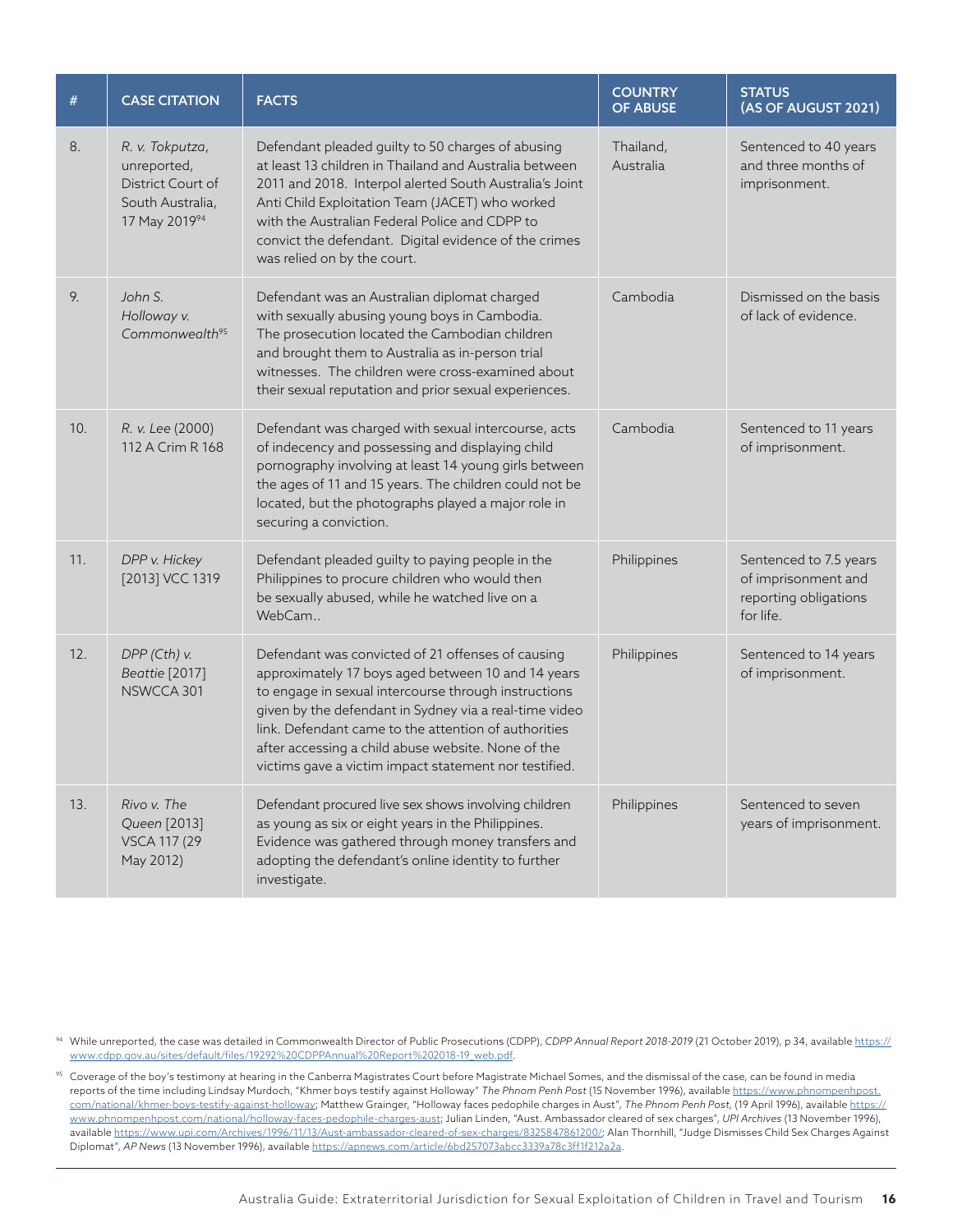| $\#$ | <b>CASE CITATION</b>                                                                                                  | <b>FACTS</b>                                                                                                                                                                                                                                                                                                                                       | <b>COUNTRY</b><br><b>OF ABUSE</b>          | <b>STATUS</b><br>(AS OF AUGUST 2021)                                                 |
|------|-----------------------------------------------------------------------------------------------------------------------|----------------------------------------------------------------------------------------------------------------------------------------------------------------------------------------------------------------------------------------------------------------------------------------------------------------------------------------------------|--------------------------------------------|--------------------------------------------------------------------------------------|
| 14.  | R. v. Anthony<br>Richard Carr,<br>unreported,<br>District Court of<br>NSW, Saunders J,<br>26 April 1996 <sup>96</sup> | A police search revealed that Carr had a home video<br>taken in the Philippines, depicting a young girl around<br>five years old posing naked. Carr admitted to paying<br>her uncle \$50 to film the child. Carr was the first<br>person charged under Australia's original SECTT<br>offenses under the (now superseded) Crimes Act<br>1914 (Cth). | Philippines                                | Sentenced to seven<br>years of imprisonment.                                         |
| 15.  | R. v. Goggins<br>[2014] VCC 1086                                                                                      | Defendant pleaded guilty to child pornography<br>offenses, persistent sexual abuse of children overseas<br>and engaging in sexual activity. He had sent money to<br>the girls and instructed them to perform sexual acts<br>live online. Evidence was submitted in the form of<br>web camera videos and chat log text relating to each<br>victim.  | Philippines                                | Sentenced to 11.5<br>years of imprisonment<br>and reporting<br>obligations for life. |
| 16.  | DPP v. Le Gassick<br>[2014] VCC 1288                                                                                  | Defendant pleaded guilty to 23 charges of sexual<br>offenses, including engaging in sexual activity online<br>with underage girls in the Philippines and flying to the<br>Philippines with intent to engage in sexual activity<br>with plans to travel on to Thailand.                                                                             | Philippines,<br>Thailand                   | Sentenced to 11 years<br>of imprisonment.                                            |
| 17.  | DPP v. Chih Chen<br>[2020] VCC 385                                                                                    | Defendant pleaded guilty and was convicted of 34<br>sexual offenses against girls aged between 13 and 17<br>years in the Philippines over a seven year period. Most<br>offenses were captured by the defendant on film and<br>camera. At least one victim provided a victim impact<br>statement.                                                   | Philippines                                | Sentenced to 18.5<br>years of imprisonment                                           |
| 18.  | R. v. Kunsevitsky<br>[2020] VSC 41<br>(29 January 2020)                                                               | Defendant pleaded guilty to 59 child sex offenses<br>against 44 child victims over a 16-year period, while<br>based in Singapore. German authorities initially alert-<br>ed the Australian Federal Police. Offenses captured<br>on film and no trial so no victims testified in court,<br>one victim impact statement tendered.                    | Philippines,<br>Singapore and<br>Indonesia | 35 years of imprison-<br>ment and reporting<br>obligations for life.                 |
| 19.  | R. v. Van Der<br>Zyden [2012]<br>QCA89                                                                                | Defendant was charged with 15 counts of sexual<br>indecency with four young boys while stationed at an<br>Australian naval office in Kiribati. Some of the victims<br>had been brought to Australia to give evidence to the<br>Australian Federal Police and later testified at trial.                                                             | Kiribati                                   | Sentenced to 3.5 years<br>of imprisonment.                                           |

 $^{\text{\tiny{96}}}$  While unreported, this first prosecution under Australia's original SECCT laws was reviewed in David, Fiona "Child Sex Tourism Legislation is no 'Paper Tiger'" [2000] AUFP Platypus 30; (2000) 69 Platypus: *Journal of the Australian Federal Police*, Article 8, available at http://classic.austlii.edu.au/au/journals/AUFPPlatypus/2000/30.html.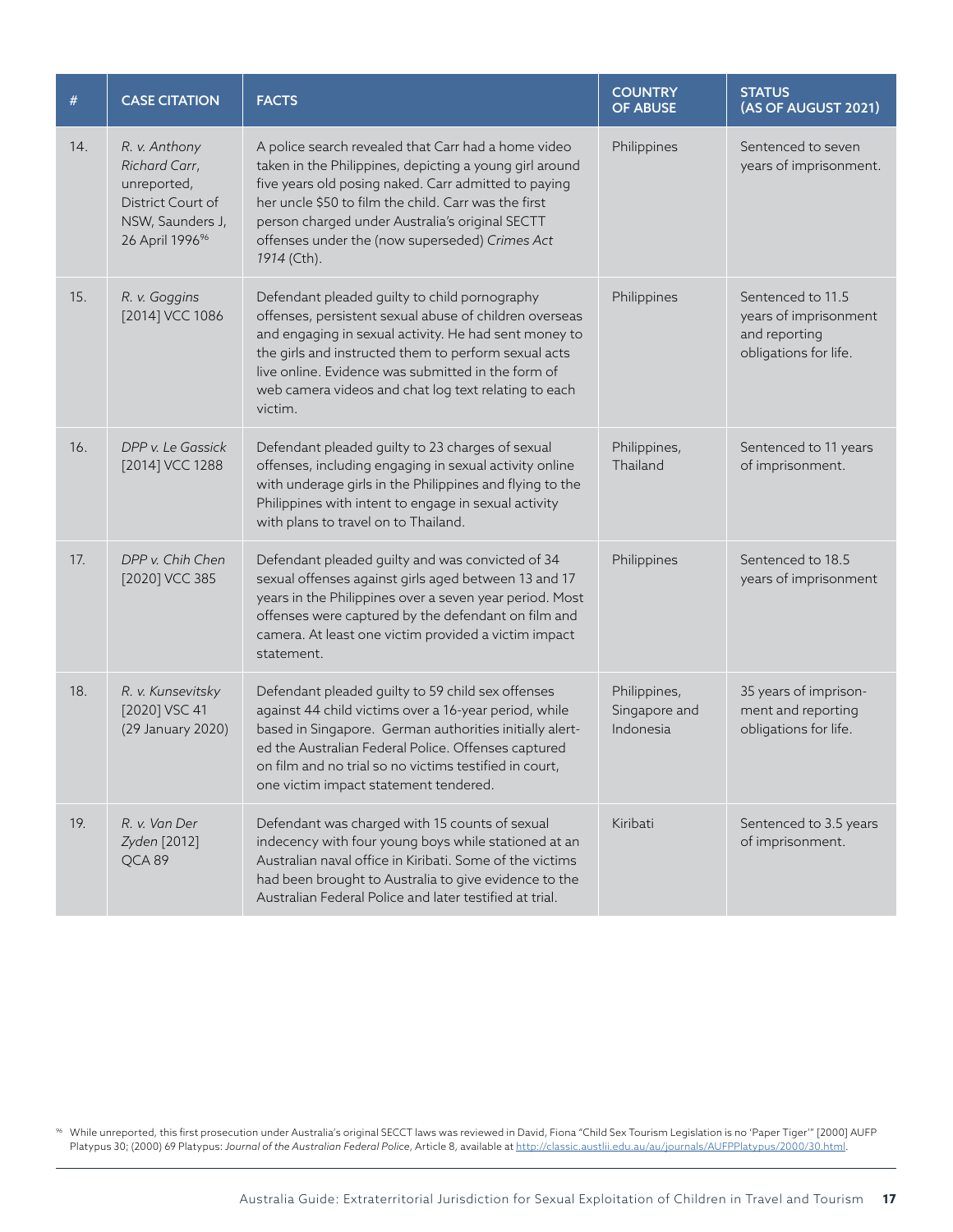| $\#$ | <b>CASE CITATION</b>                                                                                                | <b>FACTS</b>                                                                                                                                                                                                                                                                                                                                                | <b>COUNTRY</b><br><b>OF ABUSE</b> | <b>STATUS</b><br>(AS OF AUGUST 2021)                                                                                                                      |
|------|---------------------------------------------------------------------------------------------------------------------|-------------------------------------------------------------------------------------------------------------------------------------------------------------------------------------------------------------------------------------------------------------------------------------------------------------------------------------------------------------|-----------------------------------|-----------------------------------------------------------------------------------------------------------------------------------------------------------|
| 20.  | Assheton v. R.<br>(2002) 132 A<br>Crim R 237                                                                        | Defendant possessed video footage of himself<br>engaged in sexual acts with two boys aged nine and<br>11 in Bali. The boys were Australian victims who had<br>traveled to Bali with their family and the defendant.<br>Defendant pleaded guilty.                                                                                                            | Indonesia                         | Sentenced to seven<br>years of imprisonment.                                                                                                              |
| 21.  | Elliott Merrill (a<br>pseudonym)<br>v. The Queen<br>[2018] VSCA 62                                                  | Defendant charged with sexually abusing a minor<br>female victim overseas and of producing child<br>abuse material. The court dismissed a victim impact<br>statement from the victim stating she had not been<br>harmed and took responsibility, finding a child's<br>consent can never be a mitigating factor.                                             | Vietnam                           | Sentenced to five<br>years, three months of<br>imprisonment.                                                                                              |
| 22.  | The Queen v.<br>Andrew Justin<br>Harman,<br>unreported,<br>Melbourne<br>County Court, 8<br>December 199797          | Defendant prosecuted for sexual offenses committed<br>in the United States against his niece and nephew<br>while staying with the family in the USA.                                                                                                                                                                                                        | <b>USA</b>                        | Sentenced to two<br>years, six months of<br>imprisonment.                                                                                                 |
| 23.  | R. v. Leask [2013]<br>WASCA 243                                                                                     | Defendant pleaded guilty to using a carriage service<br>(internet provider) to engage in sexual activity with<br>girls between 13 and 15 years (three girls in the USA,<br>two girls in Australia). The court took into account<br>victim impact statements written by or on behalf of<br>the victims.                                                      | <b>USA</b>                        | Sentenced to 3.5 years<br>of imprisonment, to be<br>served as an 18-month<br>intensive supervision<br>order and 100 hours<br>of unpaid community<br>work. |
| 24.  | The Queen v.<br>Chesna-Zervos<br>[2018] VCC 2058<br>(20 November<br>2018)                                           | Defendant pleaded guilty to various charges including<br>grooming, encouraging another to engage in sexual<br>activity, accessing and transmitting child pornography<br>relating to infants and young children in the USA.<br>No victim impact statements relied upon but court<br>inferred significant harm and damage from the abuse<br>and exploitation. | <b>USA</b>                        | Sentenced to nine<br>years of imprisonment<br>and reporting<br>obligations for life.                                                                      |
| 25.  | Harry Ernst<br>Ruppert<br>(unreported<br>judgment,<br>County Court<br>in Victoria, 19<br>August 1998) <sup>98</sup> | Charged over a series of sexually explicit letters the<br>defendant wrote to adults in Ghana, encouraging<br>them to train female children between the ages of<br>four and 10 years to engage in sex with adults.                                                                                                                                           | Ghana                             | Sentenced to six<br>months of imprison-<br>ment, with a \$500<br>good behavior bond.                                                                      |

<sup>97</sup> While unreported, this case was reviewed in David, Fiona "Child Sex Tourism Legislation is no 'Paper Tiger'" [2000] AUFP Platypus 30; (2000) 69 Platypus: *Journal of the Australian Federal Police*, Article 8, available at http://classic.austlii.edu.au/au/journals/AUFPPlatypus/2000/30.html.

<sup>98</sup> Harry Ernst Rupert (unreported judgment of the County Court in Victoria, 19 August 1998). *See also*, Law Council of Australia, Submission to Senate Legal and Constitutional Affairs Committee Inquiry into Crimes Legislation Amendment (Child Sex Tourism Offenses and Related Measures) Bill 2007 (October 2007), 8, available https://www.aph. gov.au/parliamentary\_business/committees/senate/legal\_and\_constitutional\_affairs/completed\_inquiries/2004-07/child/submissions/sublist.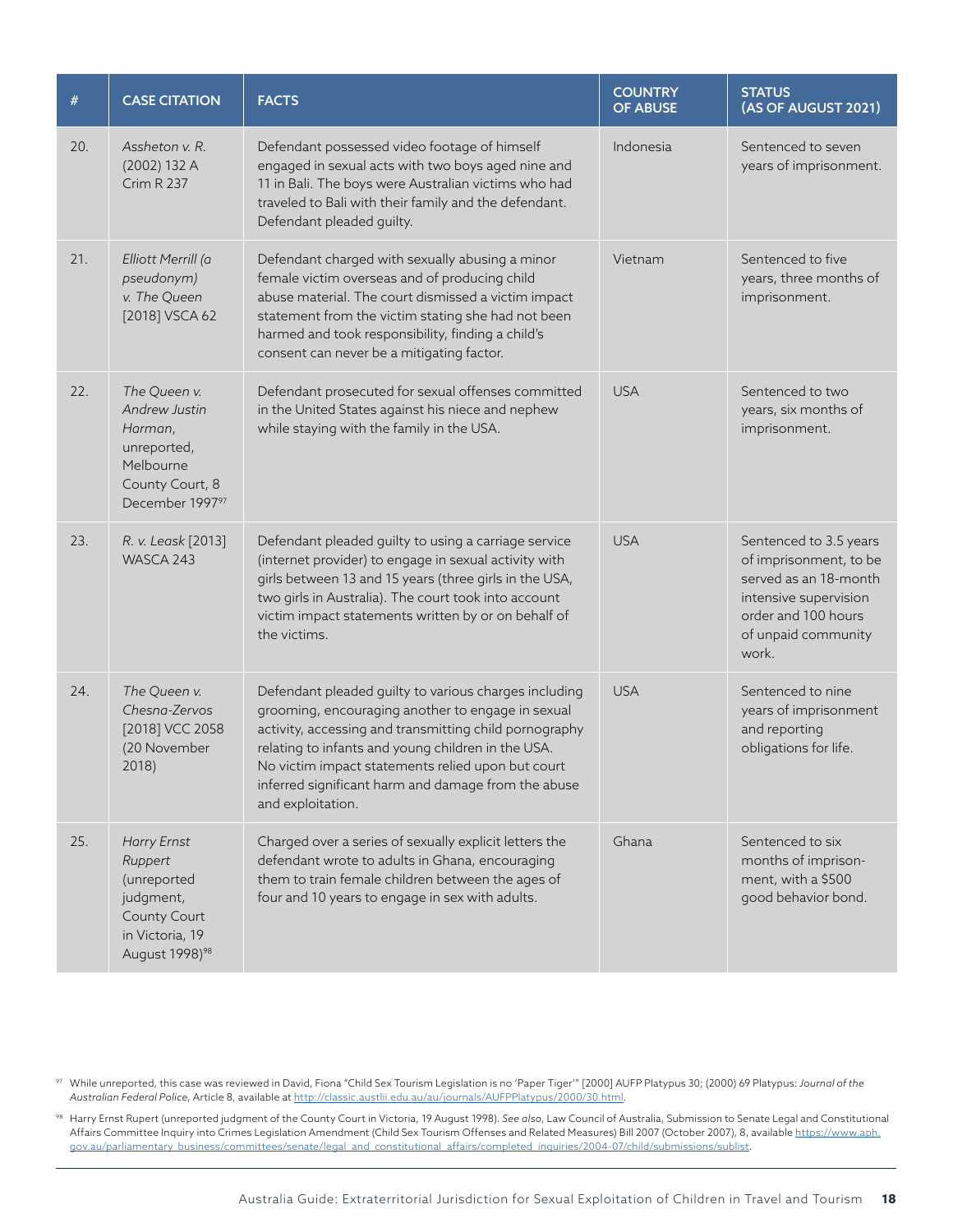| #   | <b>CASE CITATION</b>                                                                         | <b>FACTS</b>                                                                                                                                                                                                                                                                                                                                                                                             | <b>COUNTRY</b><br><b>OF ABUSE</b> | <b>STATUS</b><br>(AS OF AUGUST 2021)                        |
|-----|----------------------------------------------------------------------------------------------|----------------------------------------------------------------------------------------------------------------------------------------------------------------------------------------------------------------------------------------------------------------------------------------------------------------------------------------------------------------------------------------------------------|-----------------------------------|-------------------------------------------------------------|
| 26. | In re Bruce Clyde<br>Steel (unreported,<br>December 1998) <sup>99</sup>                      | Defendant pleaded guilty to 15 counts of child abuse<br>from 1976 to 1997 in New South Wales and India.                                                                                                                                                                                                                                                                                                  | India                             | Sentenced to six years,<br>six months of impris-<br>onment. |
| 27. | DPP v Pendleton<br>[2012] WASC 22<br>(20 January 2012)                                       | Defendant was a convicted pedophile who renounced<br>his Australian citizenship to revert to British<br>citizenship while serving his prison sentence. This<br>would have allowed him to execute his documented<br>plans to travel to South East Asia upon release from<br>prison to continue his sex offending. He was found to<br>be a dangerous sex offender and detained in custody<br>indefinitely. | South East Asia                   | Detained in custody<br>indefinitely.                        |
| 28. | Re Daniel<br>Mark Knowles<br>(unreported,<br>District Court of<br>NSW, 18 August<br>2020)100 | Defendant pleaded guilty of transmitting and<br>requesting unlawful and illicit child sex material from<br>two girls under 16 years in the UK, both of whom<br>were his previous students while working as a teacher<br>in the UK. As the matter involved Snapchat, "much<br>of the prosecution's case primarily relied on the<br>testimony of the two victims."                                         | <b>UK</b>                         | Sentenced to<br>imprisonment for three<br>years.            |

<sup>99</sup> While unreported, this case was reviewed in David, Fiona "Child Sex Tourism Legislation is no 'Paper Tiger'" [2000] AUFP Platypus 30; (2000) 69 Platypus: *Journal of the Australian Federal Police*, Article 8, available at http://classic.austlii.edu.au/au/journals/AUFPPlatypus/2000/30.html.

<sup>100</sup> Case reviewed by Commonwealth Director of Public Prosecutions (CDPP), "Australian teacher used position of trust to exploit UK children", *Case Reports* (2020-2021), available https://www.cdpp.gov.au/case-reports/australian-teacher-used-position-trust-exploit-uk-children.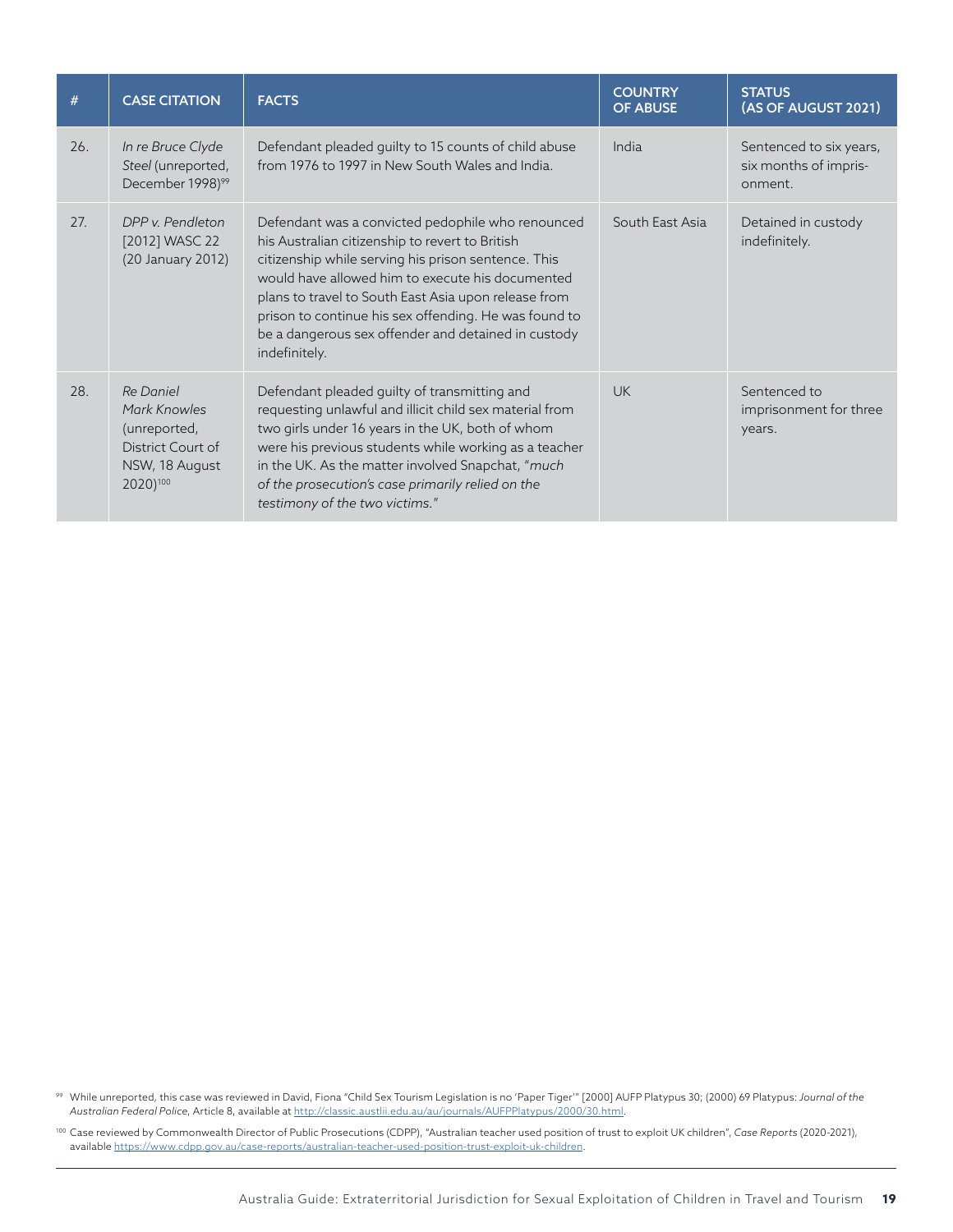## \* At the time of writing, the following relevant cases are currently before Australian courts and to be determined:

| #  | <b>REPORT</b>                                                                                                                                                                                                                                                                                                                                                                                                                                                                                                                      | <b>SOURCE</b>                                                                                                                                                                                                                                                                                                                                                                                                                     |
|----|------------------------------------------------------------------------------------------------------------------------------------------------------------------------------------------------------------------------------------------------------------------------------------------------------------------------------------------------------------------------------------------------------------------------------------------------------------------------------------------------------------------------------------|-----------------------------------------------------------------------------------------------------------------------------------------------------------------------------------------------------------------------------------------------------------------------------------------------------------------------------------------------------------------------------------------------------------------------------------|
| 1. | Phillip John Cooper<br>Appeared in Melbourne Magistrates Court in November 2019.<br>Charged with procuring female Filipino children in sexual activity<br>outside of Australia. Australian Federal Police (AFP) report that nine<br>(9) children were rescued in the Philippines as a result.                                                                                                                                                                                                                                      | 11 February 2021:<br>https://www.abc.net.au/news/2021-02-11/nine-<br>children-rescued-in-philippines-after-australian-<br>arrest/13145612                                                                                                                                                                                                                                                                                         |
| 2. | Kevin Raymond Doyle<br>Facing a total of 75 charges over the alleged abuse of up to 50<br>children in the Philippines. Arrested as part of a joint operation<br>between the Australian Federal Police, Philippines police and the<br>International Justice Mission.                                                                                                                                                                                                                                                                | 7 June 2020:<br>https://www.dailymail.co.uk/news/article-8395819/<br>Philippines-child-sex-den-sees-three-Australian-<br>men-arrested.html                                                                                                                                                                                                                                                                                        |
| 3. | <b>Brendan Curt Shulz</b><br>Appeared in Mount Isa Magistrates Court, Queensland on July 30,<br>2020, charged with allegedly live-streaming the sexual abuse of<br>children in the Philippines. Arrested as part of a joint operation<br>between the Australian Federal Police, Philippines police and the<br>International Justice Mission.                                                                                                                                                                                       | 7 June 2020:<br>https://www.dailymail.co.uk/news/article-8395819/<br>Philippines-child-sex-den-sees-three-Australian-<br>men-arrested.html                                                                                                                                                                                                                                                                                        |
| 4. | <b>William Allen Corley</b><br>Appeared in Burwood Local Court in Sydney on multiple charges of<br>child sexual abuse of children in the Philippines. Arrested as part of<br>a joint operation between the Australian Federal Police, Philippines<br>police and the International Justice Mission.                                                                                                                                                                                                                                 | 7 June 2020:<br>https://www.dailymail.co.uk/news/article-8395819/<br>Philippines-child-sex-den-sees-three-Australian-<br>men-arrested.html                                                                                                                                                                                                                                                                                        |
| 5. | <b>Charles Batham</b><br>Defendant extradited to Australia on November 10, 2020 to face at<br>least 31 child sex offenses from late 2010 and 2011. Appeared in<br>Perth Magistrates Court on November 11, 2020.                                                                                                                                                                                                                                                                                                                    | 11 November 2020:<br>https://www.abc.net.au/news/2020-11-11/alleged-<br>kimberley-paedophile-charles-batham-back-in-<br>australia/12857022                                                                                                                                                                                                                                                                                        |
| 6. | <b>Geoffrey William Moyle</b><br>Defendant awaiting sentence in the South Australian District Court<br>after pleading guilty to 11 offenses, including the sexual abuse of<br>children in Cambodia between 2002 and 2005.<br>Victim has requested that the defendant is physically present in<br>court when her victim impact statement is read out (the request is<br>permitted under South Australian law).<br>Case of particular interest as it is the first Australian case to consider<br>the issue of ordering compensation. | 27 January 2021:<br>https://www.abc.net.au/news/2021-01-27/<br>victims-of-paedophile-geoffrey-moyle-could-be-<br>compensated/13094642<br>23 February 2021:<br>https://www.theguardian.com/law/2021/feb/23/<br>cambodian-child-sexual-abuse-victim-seeks-<br>compensation-in-australian-courts<br>28 June 2021:<br>https://www.abc.net.au/news/2021-06-28/<br>adelaide-paedophile-compensates-cambodian-<br>child-victim/100248944 |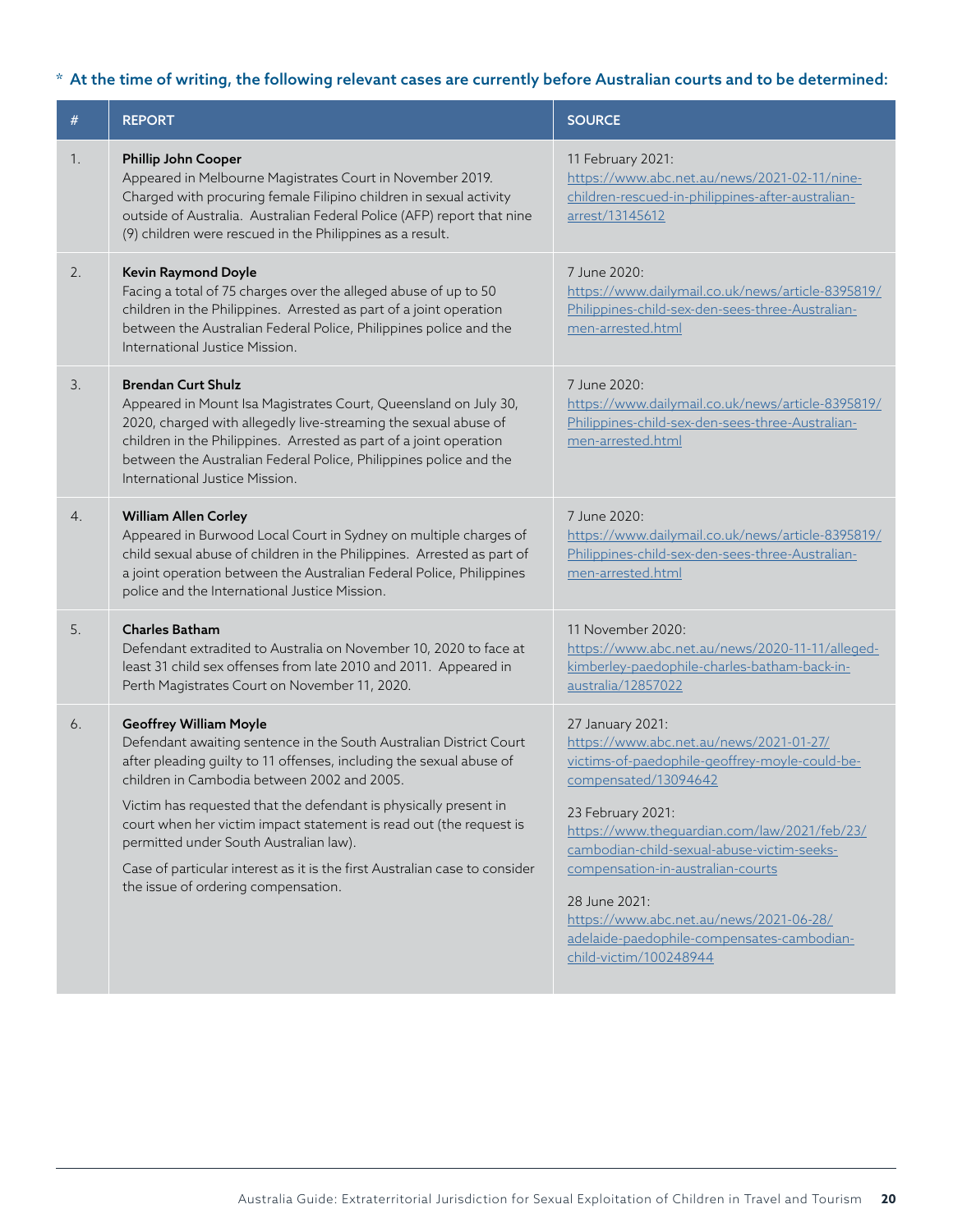## **Appendix B:**

## **Sample of Criminal Arrests or Cases of Australian Citizens Being Prosecuted for SECTT in Other Countries, as Reported in the Media**

| $\#$ | <b>REPORTS</b>                                                                                                                                                                                                                                                                                                                                                                                                                                                                                                                                            | <b>SOURCE</b>                                                                                                                                                                     |
|------|-----------------------------------------------------------------------------------------------------------------------------------------------------------------------------------------------------------------------------------------------------------------------------------------------------------------------------------------------------------------------------------------------------------------------------------------------------------------------------------------------------------------------------------------------------------|-----------------------------------------------------------------------------------------------------------------------------------------------------------------------------------|
| 1.   | Australian citizen Gholamreza Farhani allegedly traveled in the<br>Philippines from 2015-2016 to commit child sexual abuse and<br>exploitation. Farhani had traveled 65 times to Asian nations in 18<br>months.<br>He was charged with violating the Philippines regulations of R.A.<br>No. 9775 or the Anti-Child Pornography Act of 2009.                                                                                                                                                                                                               | https://www.smh.com.au/world/australian-accused-<br>of-child-sex-tourism-arrested-in-the-philippines-<br>20160901-gr6x8x.html                                                     |
| 2.   | Australian national Mark Lawrence Mutch was given a seven year<br>jail sentence after being found guilty on November 16, 1999 of<br>pedophilia in a Fiji court.<br>This was the first ever conviction for pedophilia in the Fiji Islands.<br>Mutch was found quilty on two counts of rape and four counts of<br>indecent assault.<br>He was served with two seven-year sentences for rape and four<br>years each for indecent assault, however the sentences will be<br>served concurrently, which means Mutch will only serve a total of<br>seven years. | https://www.scoop.co.nz/stories/GE9911/S00059.htm                                                                                                                                 |
| 3.   | Australian citizen Peter Scully sentenced to life imprisonment<br>in June 2018 by Philippines court after being charged with five<br>counts of rape and one count of human trafficking.<br>Scully allegedly ran a child pornography ring, and had sexually<br>abused a number of young children and even an 18-month old<br>infant. It was also alleged that Scully had killed one of his female<br>child victims while filming her abuse.                                                                                                                | https://www.afp.gov.au/sites/default/files/PDF/<br>LawlerReview.pdf, p 69.<br>https://www.abc.net.au/news/2018-06-14/australian-<br>peter-scully-convicted-in-philippines/9868958 |